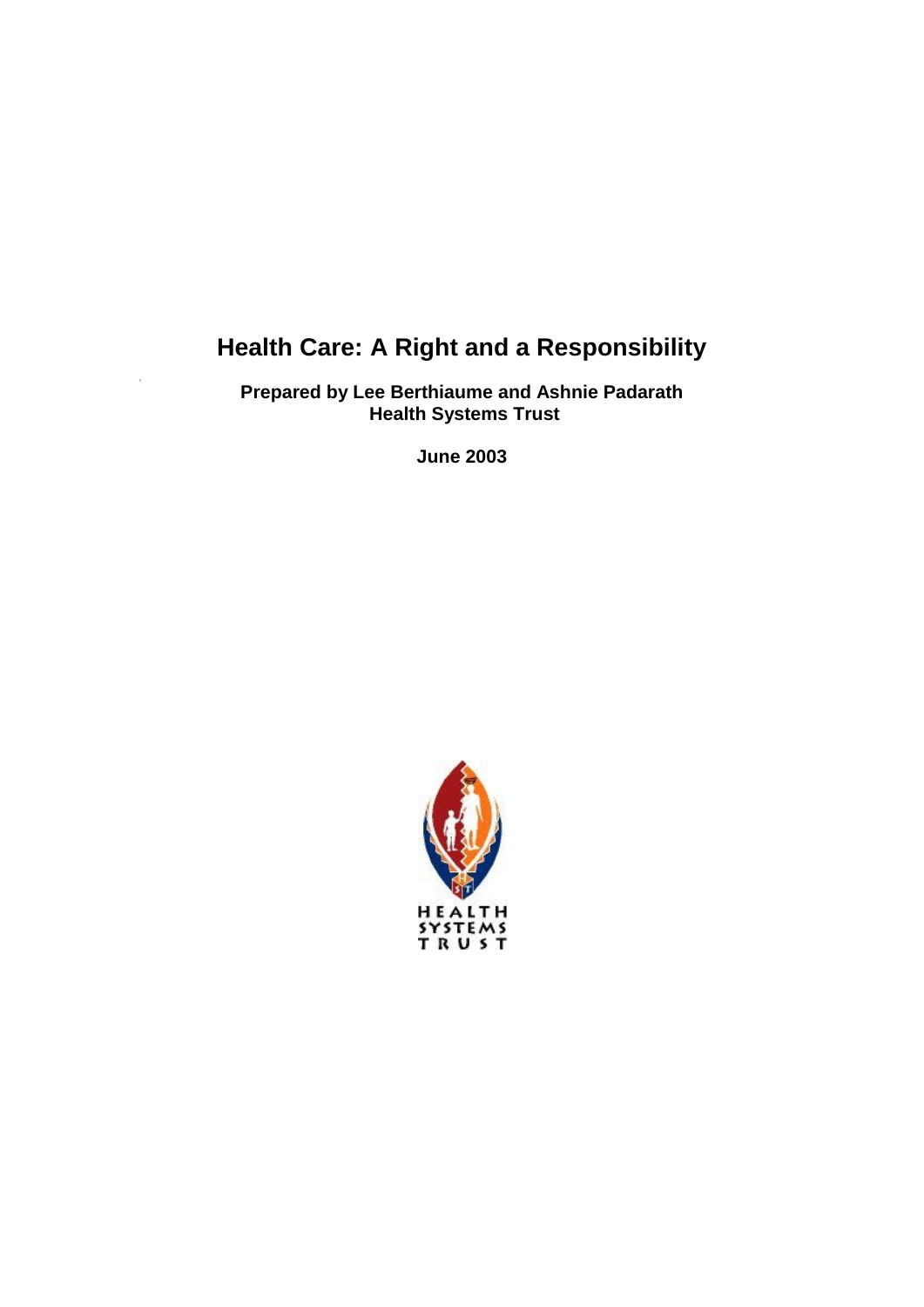#### **Health care: A right and a responsibility**

#### **INTRODUCTION**

This literature review was commissioned by Soul City for the purposes of providing an overview of the issues relevant to community participation and empowerment in preparation for the development of *Soul City Seven*.

#### **BACKGROUND**

The review will focus primarily on health care inequities in South Africa, specifically in relation to rural-urban and public-private disparities. It will present health as a human rights issue and highlight the importance of public 'participation' in the health care system to enact positive change.

Legislative processes, upcoming legislation, models for community 'participation' and possible stakeholders that could be used in an advisory capacity during various parts of production are also included.

#### *Role of Community Action in Promoting Equity*

To rehabilitate and develop a health system that meets health needs in a time of scarce resources demands difficult choices on how national resources are to be shared, where to spend public resources and on how to motivate and direct private health spending. To that end, participation of communities is widely argued to be an important aspect of improving health outcomes and the performance of health systems as it is the community that often knows its own priorities and needs. Therefore public participation and input is not only important, it's necessary.

### <span id="page-1-3"></span>*Terminology and definitions relating to equity*

Equity in health and health care has received considerable attention not only at a national level but also at an international level and there is a worldwide drive towards measuring and advocating for equity in health systems to ensure greater social justice.

Equity means "fair shares" and "fair opportunities" in the distribution of and access to resources and provision of services. Equity does not mean equal shares or equal opportunities. Instead it implies that greater resources (in the case of health care these would be financial, human, drugs, buildings, infrastructure etc) are distributed and made available to the most vulnerable and needy groups in society and in under-resourced areas, especially rural areas.<sup>ii</sup>

#### <span id="page-1-1"></span>*Terminology and definitions relating to community action*

Throughout the literature a number of different terms are used to describe various levels of public involvement.

For the purposes of this review, unless otherwise stated, the term 'community participation' will be used to relate to all three of these – basically the community doing *something*.

According to Myezwa and Mkumbuzi, the terms "community involvement" and "community participation" are often used interchangeably. Their meanings, however, are not the same.

<span id="page-1-2"></span>The World Health Organization (WHO) suggests the use of the term "involvement" because "to participate may be simply a passive response."

Participation is generally seen as being 'in relation to something – an external agent or other sections of a community.' For example, the community participates in a project, event or process organised by someone else. To this degree, external agencies control the resources that are used for the community's benefit.<sup> $iv$ </sup>

<span id="page-1-0"></span>Community involvement involves the community being involved in some aspects of the event, project or process but not having full accountability or complete self-reliance.<sup>17</sup>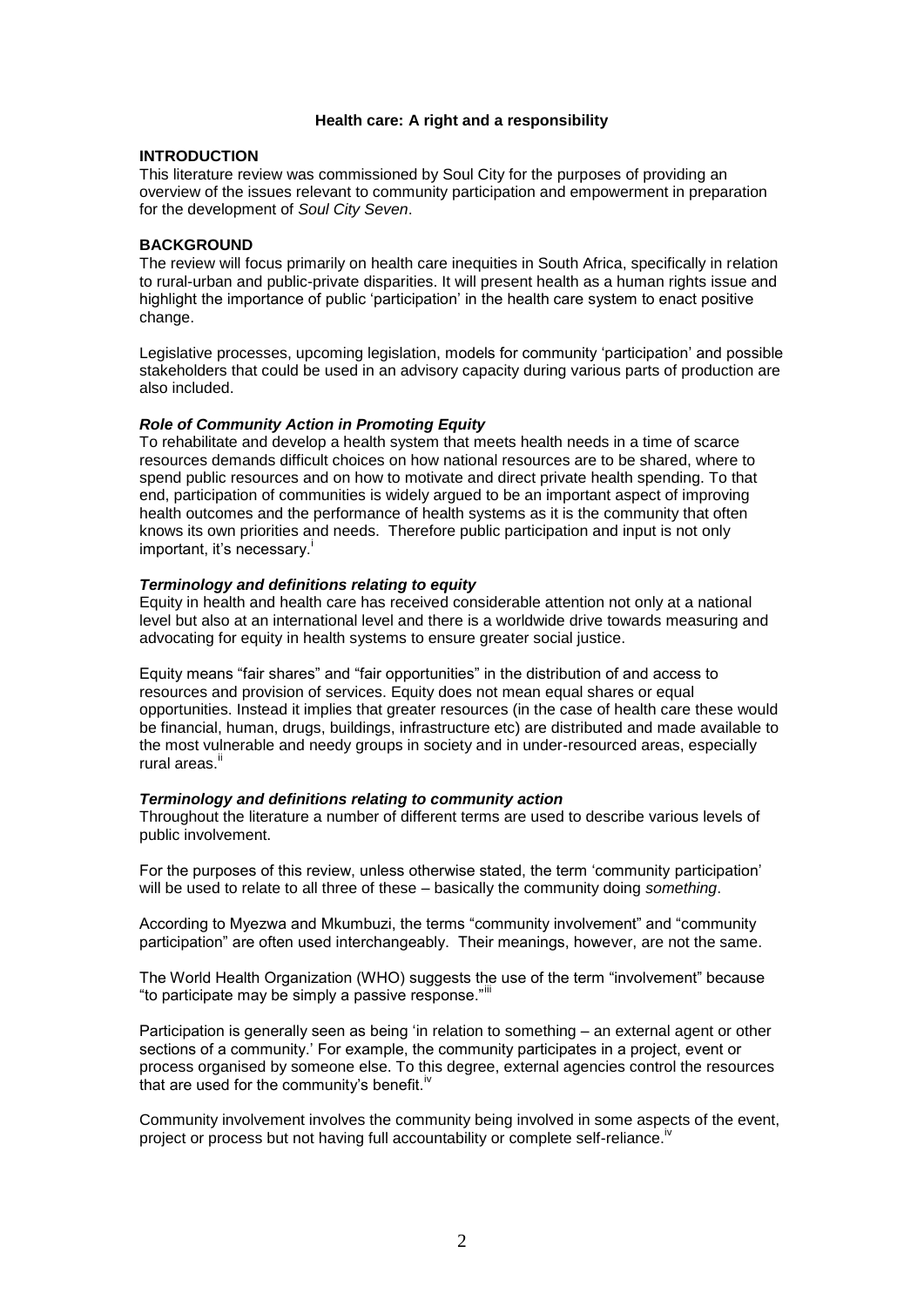Meanwhile, empowerment gives people the tools and knowledge to create change themselves. "To empower communities, strategies must be developed to allow people the knowledge needed to make real choices, and the skills necessary to understand the implications of these choices and to control the implementation of development." Effectively, the community takes control of its own destiny.<sup>1</sup>

### **THE RIGHT TO HEALTH**

The right to health has been codified in a variety of national and international instruments. The International Covenant on Economic, Social and Cultural Rights provides for the "enjoyment of the highest attainable standard of physical and mental health conducive to living a life of dignity". This means that health care facilities, goods and services have to be available in sufficient quantity; must be physically and economically accessible to everyone, must be ethically and culturally acceptable, and must be of a medically appropriate quality[.](#page-2-0)

The South African Constitution has been internationally acclaimed for its inclusion of a range of justiciable (courts may be approached to enforce these rights if they have been violated or not adequately provided for) socio-economic rights. Included in these rights, which are enshrined in the Bill of Rights, is the right to have access to health care. The Constitution provides for access to health care services including reproductive health and emergency services; basic health care for children, and medical services for detained persons and prisoners. If the state is unable to provide for these rights due to insufficient resources, it is required to take reasonable legislative and other measures to making progress in the realisation of these rights. It is worth remembering however, that the Constitution does not guarantee the right to health but the right of access to health care services.

Great effort has been put into raising public awareness around civil and political rights (the right to life, right to equality, human dignity etc). However, the widespread meaning, content and implications of socio-economic rights have not received the same attention and resources. Subsequently, the rights that have the most potential to transform the quality of people's lives remain shrouded in legal terminology and academic rhetoric. In light of this, it is crucial that information around the existence and meaning of socio-economic rights, aimed at ordinary citizens who would not normally have access to this information is disseminated as widely as possible. In particular, the existence of the right to access to health must be highlighted as improved knowledge of this right and community activism and participation around the enforcement of this right has the potential to have various ramifications in quality of people's lives.

In addition, the Constitution strives to ensure equal access to health care facilities provided by third parties; to ensure that privatisation does not constitute a threat to the availability, acceptability and quality of services provided; and to control the marketing of medicines by third parties.

<span id="page-2-0"></span>For the right to health to become a reality in the South African context, it is critical that a rights based discourse around health is developed among those sectors of society that rely on the state to deliver this right. People do not, as a rule, engage the state or government on its duties to provide this right and generally exhibit low levels of activism in accessing and claiming this right. Relationships between health care service users and providers are frequently an unequal one, with power and control largely vested in the health care provider.

Too often, patients are not advised of their nature of their illnesses, nor are they consulted or informed of their proposed treatment, its side effects or its consequences. The reasons for this power imbalance are diverse and stem in part, from society's tendency to exalt the status of health care providers - in particular doctors. Other reasons for this unequal relationship between patient and health care provider are related to a lack of time to adequately consult with patients, and other resource constraints.

The Department of Health has developed the 'Patients' Rights Charter' – as a set of norms and standards to govern the relationship between themselves and users. Widely displayed in state health care facilities, the contents of the charters are neither known by patients nor practised by health care workers.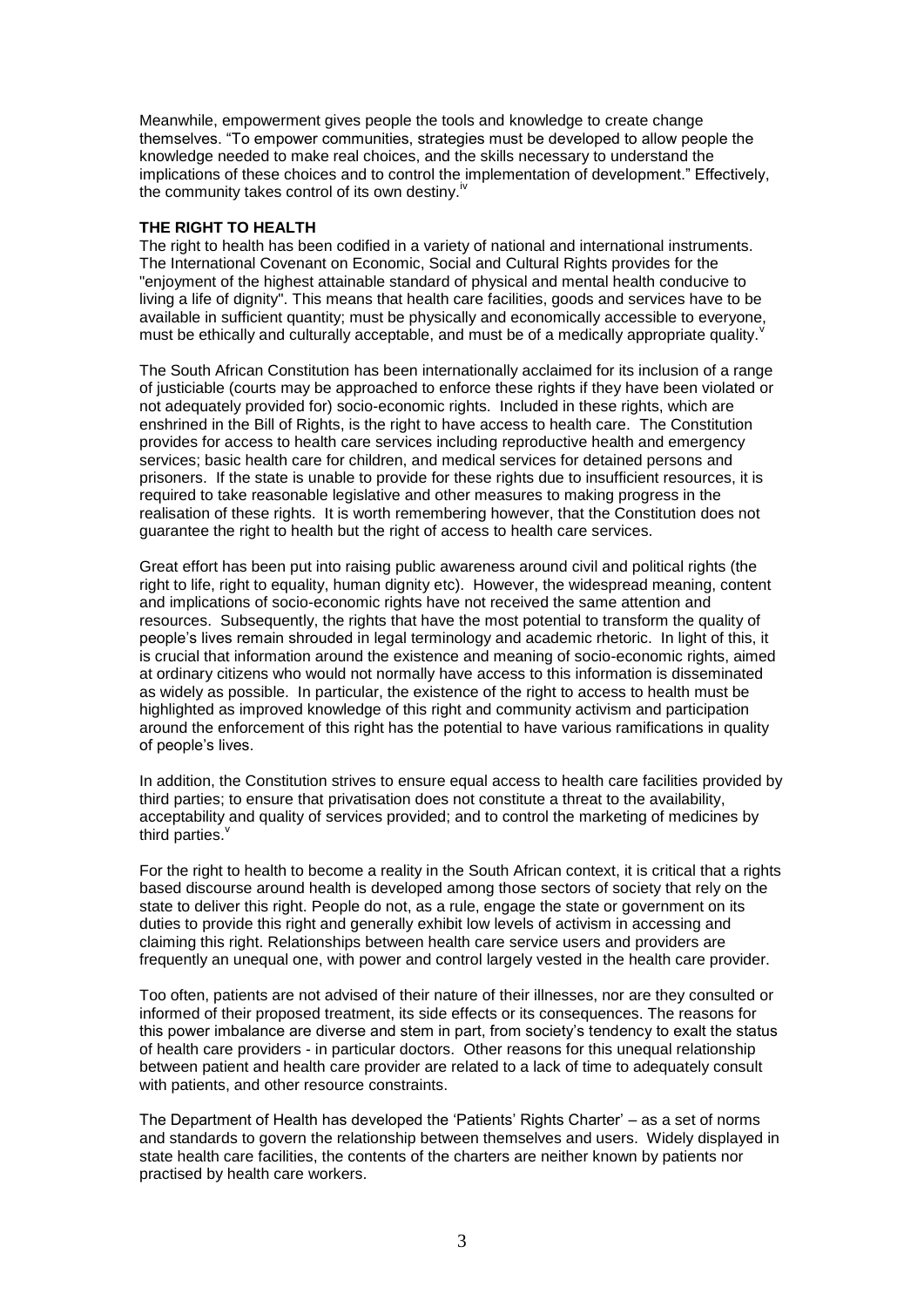Anecdotal evidence suggests that many people's experience of the public health system has been an unpleasant one where health care workers are brusque or worse, do not speak to patients and prescribe treatment without consultation. This leaves beneficiaries feeling disempowered, vulnerable and unsure of what steps they need to take to improve/control their health conditions.

This culture of meekly accepting poor treatment from health care workers needs to be challenged and that a new paradigm where there is a healthy, reciprocal relationship between service provider and seeker needs to be developed. In order to develop an ethos in which healthcare is delivered and accepted as a right and not a privilege, it is necessary to publicise the provisions of the charter and well as the Bill of Rights.

Intrinsic to developing a new approach to delivering and accessing healthcare, is popularising the idea that rights also come with responsibilities and obligations.

In this regard, the Patient's Charter sets out the rights and responsibilities of the patient. The aim of including both the rights and responsibilities of the patient is to foster the development of a culture in which people accept that the delivery of rights is not a one sided concept and that there is a positive duty on citizens to respect, promote and facilitate the delivery of rights. Responsibilities of the patient are also included in the National Health Bill. The inclusion of patient responsibilities in official Depatment of Health documents and legislation suggests that the department is keen to create awareness around the symbiosis that is needed between itself and its beneficiaries. It is within this context then, that community participation and the can make a qualitative difference to healthcare delivery. Community engagement with the prevailing health issues of the area can facilitate a strong sense of empowerment and social activism. 'Empowerment is the process by which disadvantaged people work together to take control of the factors that determine their health and their lives. By definition, one cannot empower someone else: empowerment is something that people do for themselves. However, sometimes, concerned health workers or facilitators can help open the way for poor people to empower themselves'[.](#page-1-1)"

The Global Equity Alliance (GEGA) suggests that supporting the empowerment of poor and disadvantaged communities would logically lead to demands for a fairer distribution of health affecting resources and greater accountability of the health system[.](#page-1-1)"

GEGA further suggest that while equitable health polices may exist in theory, these do not necessarily always or fully translated into improved or more equitable services or conditions at local levels. They suggest that communities that are empowered with an awareness of a legal, moral or human right to a service are better placed to persistently demand that these rights are delivered and that policy is translated into practice.

#### **INEQUITIES IN THE HEALTH CARE SECTOR**

According to Braveman, "equity in health status refers to the attainment *by all people* of the highest possible level of physical, psychological and social well-being that biological limitation permit."<sup>v</sup>

<span id="page-3-0"></span>Braveman continues: "Equity in health care implies a commitment to ensuring high standards of real (not only theoretical) access, quality and acceptability of health services for all…(Real access) can only be determined by measuring the quantity, nature and quality of the services people actually receive.["](#page-3-0)<sup>vi</sup>

To that end, a number of "indicators" are chosen to illustrate disparities between different groups. The number and type of indicators that can be chosen is vast but in this review we will attempt to isolate those that are the most pertinent to two areas of disparity: public-private inequities and rural-urban inequities.

In addition, the impact HIV/AIDS has had on those already facing severe inequities will be highlighted.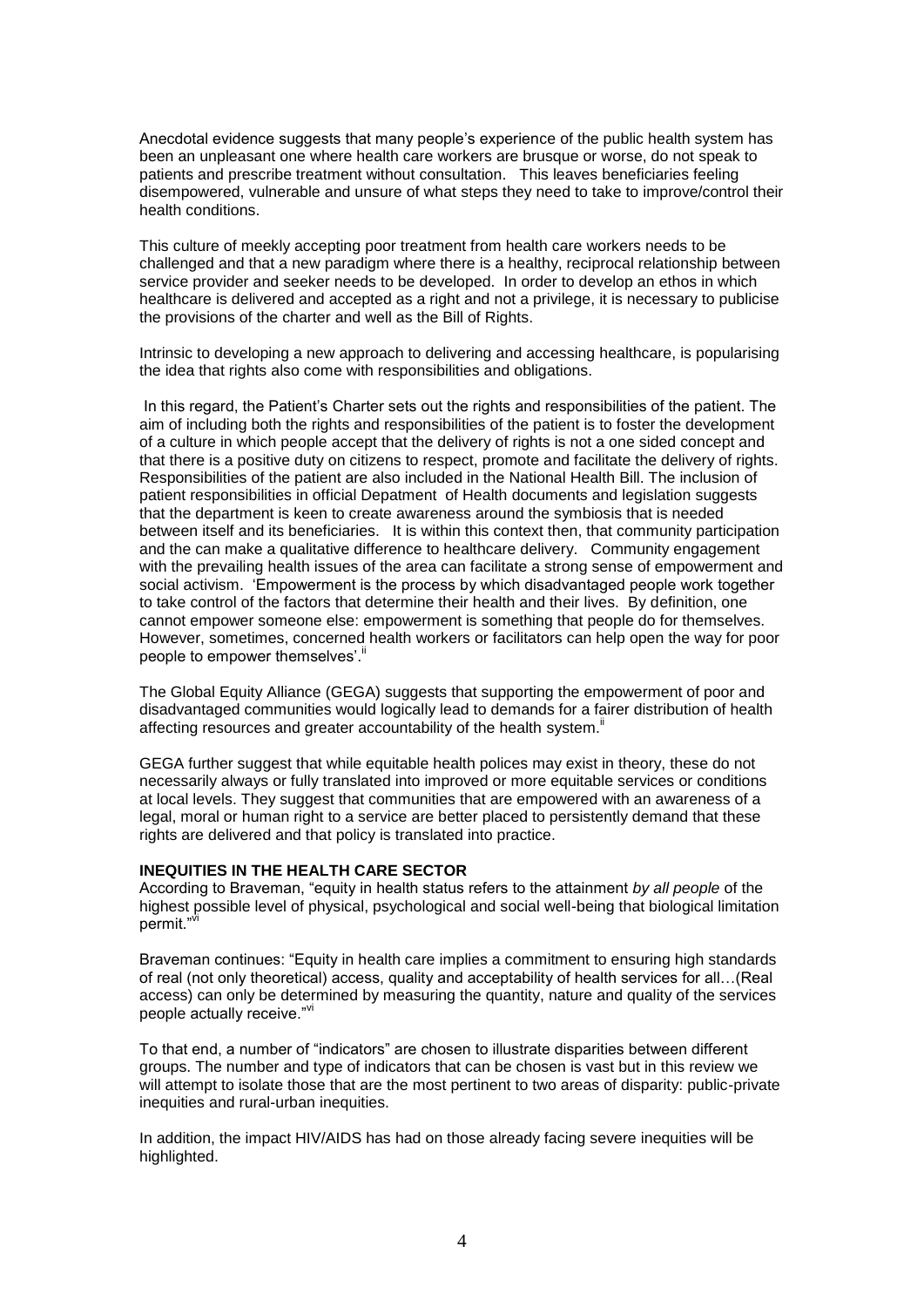## *Public-private inequities*

The population of South Africa is estimated to be about 44 million. Of those, approximately 37 million –more than 80% – rely on public health care for their medical needs.

Various studies put the unemployment rate between 29.4 and 40.9 per cent, depending on the definition.

A government study indicated that just over 50 per cent of the population was described as poor and 27 per cent is "ultra-poor."

It also showed that:<sup>[iii](#page-1-2)</sup>

- <span id="page-4-0"></span> *Race*: 61 per cent of the black, 38 per cent of the coloured, 5 per cent of the Indian and 1 per cent of the white population were poor.
- *The household head's gender*, with 60 per cent of female-headed households being poor compared with 31 per cent of male-headed households.
- *Rural residence,* in that 71 per cent of the rural population is poor compared with 29 per cent of the urban population; urban households, however, are significantly poorer than those in metropolitan areas (such as Cape Town, Durban and Johannesburg/Pretoria). In addition, households in the former homeland states face especially high probabilities of being poor.
- *Provincial residence*, with 3 of the 9 new provinces having poverty rates of 60 to 70 per cent and being home to only 36 per cent of the population.

People do not get sick at random; they do so in relation to their living, working, social and political environments. Poverty and ill-health combine to form a vicious cycle where the existence of one pre-disposes vulnerability to the other. As a result ill health can easily drag families into poverty, while poverty creates conditions that are conducive to ill health and inhibits people from seeking health care. This is particularly relevant in the context of the HIV/AIDS epidemic where more and more families are descending into poverty due to the burden the disease has placed on them

The joint World Health Organisation (WHO) and World Bank report, *Dying for Change*, chronicles the views and health needs of poor people in over 60 countries. Vii

The report found that poor people most frequently describe ill health in multidimensional terms which include hunger, pain exhaustion, social exclusion, insecurity, fear, powerlessness and anger.

Most of the people interviewed spoke of the devastating consequences of ill health rather than particular illnesses. People also viewed good health in a holistic manner, citing good health as a 'balance of physical, psychological and community well-being". Viii

In most countries, poor people identified hospitals and clinics as the most important state institution. Barriers and deterrents to accessing health care include the travel time to the health care centre, waiting time to get treatment, rude and humiliating treatment from health care workers and inability to afford user fees.

The report makes a strong case for the right of poor people to participate in processes that affect their lives. The report further suggests that 'strategies are needed to involve poor people and their representatives in the design, implementation, monitoring and evaluation of policies and programmes that affect health. These will not only provide valuable information about the problems facing poor people, thereby helping to ensure that projects are appropriate, but also, and more fundamentally, they will help to empower the poor and alleviate feelings of shame and isolation-themselves causes of ill health.' The report cautions that 'poor people' cannot be treated as a homogenous group and identified factors such as gender, culture, and ethnicity as significant variables in perceptions of health and ill health and access to and experience of health workers. The report also indicates that poor people's values, networks and support mechanisms are being eroded by the strain of increasing poverty and urbanisation which affects the way in which poor people cope with and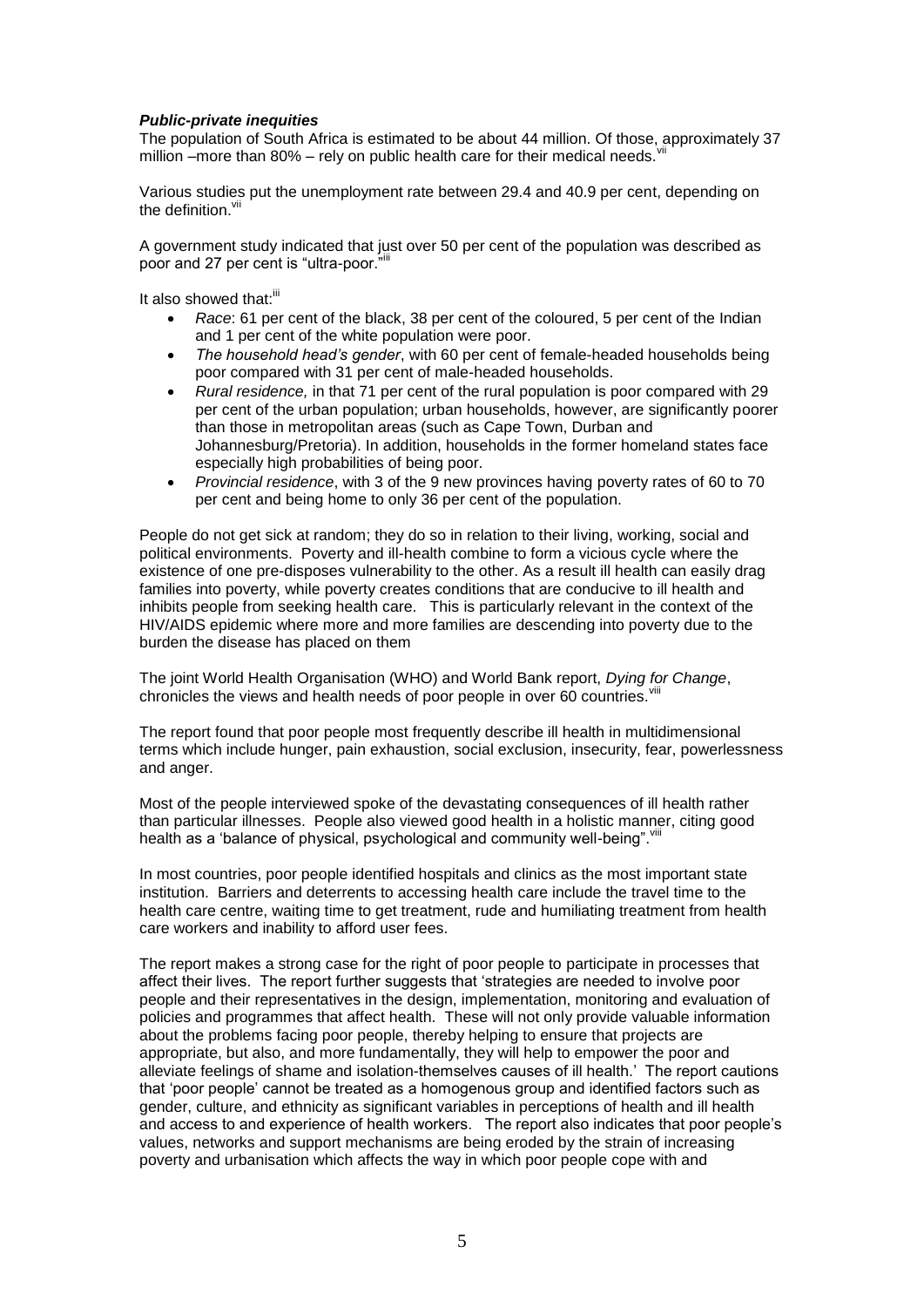<span id="page-5-0"></span>experience ill health which in turn has implications for community participation and social activism around health issues.<sup>viii</sup>

In addition to providing free primary health care, the South African government has introduced a variety of free health care services to 'vulnerable' sectors of society. Pregnant women, children under six years old and, as of July 2003, people with disabilities are entitled to free health care. A simple means test is administered with most people paying an average amount of R13 per visit to hospitals. This user fee deters some from accessing health care as competing priorities and scare resources might dictate that the money be spent on food for the family rather than on individual medical care.

However, some reports indicate that the payment of a user fee creates a sense of ownership and responsibility over the process. The following comment illustrates this point: "In the past when chloroquine was free I used to stop taking it once I felt well and would throw away the rest of the tablets. Now, however, I finish drinking them all because of the (price) I paid for them."

Conversely, user fees might also result in medication such as antibiotics and antiretroviral being spread through families and other extended support structures which nullifies their effect as the entire course has to be taken for it to be effective.

The largest equity problem in health care continues to be the differential in resources available to service the poor – who are dependent on public sector care – and higher-income individuals.<sup>ix</sup>

<span id="page-5-1"></span>In 1998/99 South Africa as a country spent R70.2 billion on health care.<sup>[ix](#page-5-1)</sup> That number is estimated to be around R80 billion today.

When the numbers are broken down, South Africans spent approximately R42 billion on private health care – which again services only 17% of the population – versus R29 billion on public health care. And while the amount of money being spent on private health care is increasing, the total percentage of the population that is covered is decreasing.<sup>1</sup>

A number of factors including cost, physical distance and perceived quality of care influence whether patients use private or public services. More people can afford to use private services for primary health care (PHC). However, private hospital services may be out of reach financially. It may also be that public services are non-existent or non-functional forcing individuals to use private services[.](#page-1-1)<sup>1</sup>

Most South Africans cannot afford medical aid as the prices are too high. "Even the lowestcost options still cost between R600 and R800 for a family of four. This is still probably not affordable for families earning less than R3 000 a month.<sup>"[ix](#page-5-1)</sup>

Those with more money are more likely to choose private health care as a first option. In addition, the wealthier sectors of the country's population almost all belong to a scheme whereas the poorest cannot afford this coverage[.](#page-1-1)

Due to the legacy of apartheid, public-private disparities can be broken down into race as well, which is not surprising considering economic situations per household follow the same pattern.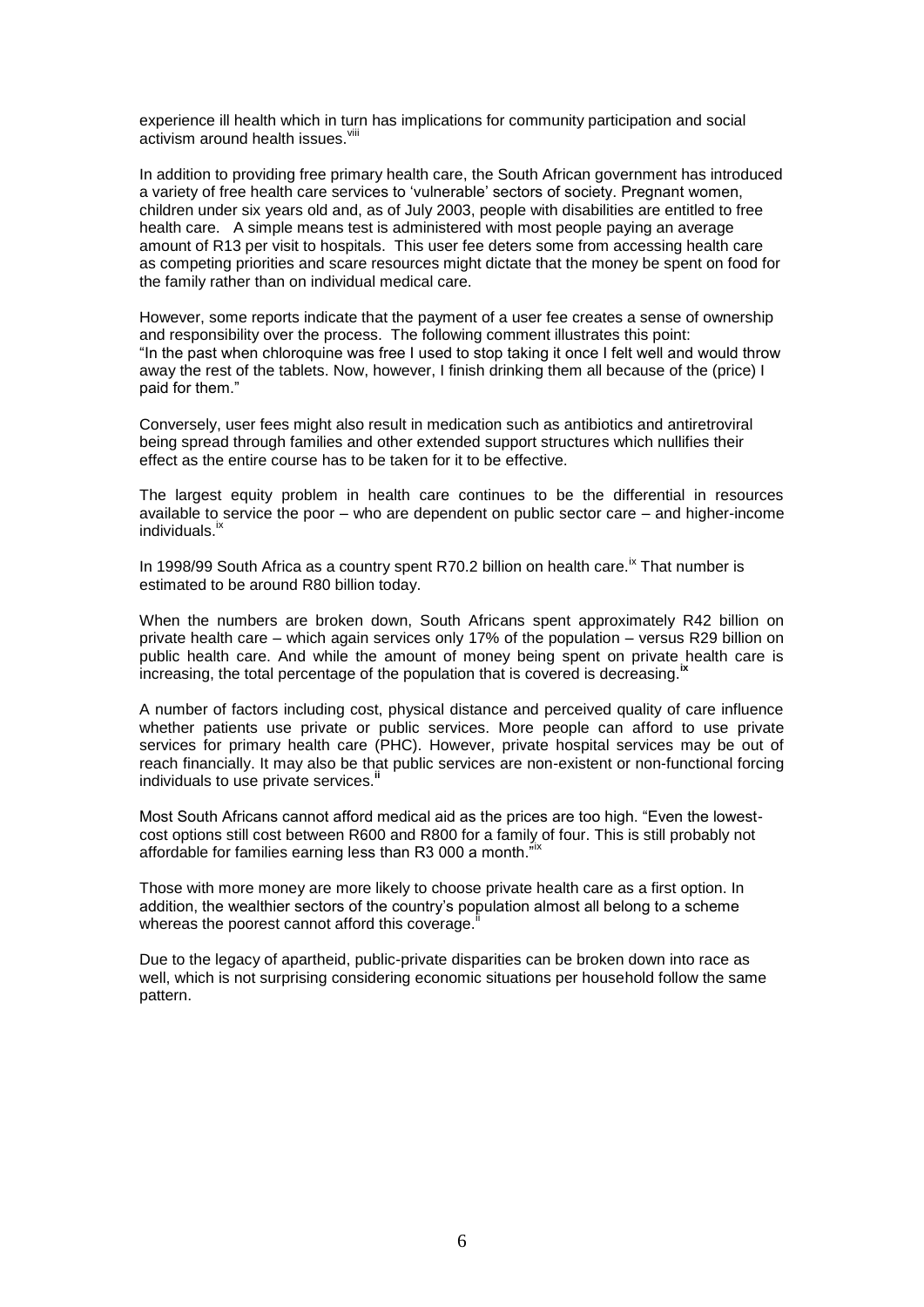

**Source: Equity Gauge, 1999**

In 2000, per capita health care spending was R779 in the public sector compared to R4 396 in the private sector, almost s[ix](#page-5-1) times as much. $<sup>x</sup>$ </sup>

This translates into more resources for a small segment of the population. For example, the ratio of available beds to population served in the public sector was 1:349 in 2002. In comparison, the ratio was 1:186 in the private sector. $W$ 



However, the biggest difference is the distribution of personnel.



This is one of the clearest demonstration and starkest indictment of the inequity in the current health care delivery system given that the private sector treats a smaller number of people than the public sector. The relative oversupply of health professionals in the private sector seems to be one of the most intractable problems facing the South African health system.<sup>x</sup>

# <span id="page-6-0"></span>*Urban-rural inequities*

In 1996, 46.3% of the population lived in non-urban areas, which include commercial farms, small settlements, rural villages, and other areas that are further away from towns and cities[.](#page-6-0)<sup>x</sup>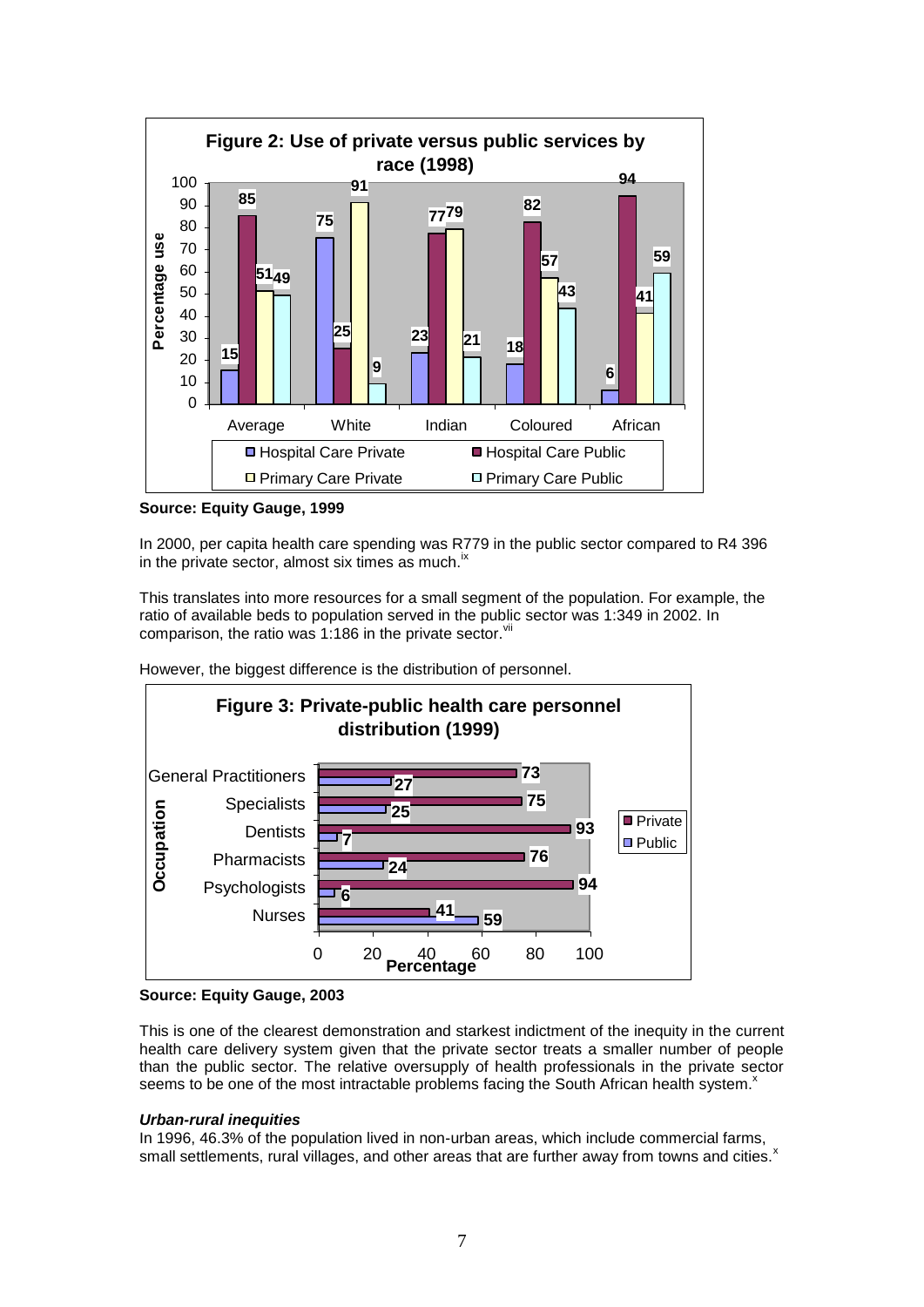The definition also includes semi-urban areas that are not part of a legally proclaimed urban area.

In general rural areas have the least access to services and resources for a variety of reasons including poor infrastructure – electricity and water services – and shortages of equipment.



**Source: Equity Gauge, 1999; National Primary Health Care Facilities Survey 2000**

Insufficient water and electricity can cause severe problems in clinics and hospitals. Electricity shortages mean that equipment doesn't work, proper lighting is not available and medications that need to be kept in refrigerators are not stored properly.

According to the National Primary Health Care Facilities Survey, in almost every single category rural clinics did not receive the services or resources on a par with their urban counterparts. The categories included functioning refrigerators, laboratory tests availability, turn around time for test results, ambulance response times and availability of medication and other drugs. $^{xi}$ 

In addition, the percentage of rural clinics offering HIV testing and PAP smears is less than half the percentage of urban clinics.



**Source: Equity Gauge, 1999**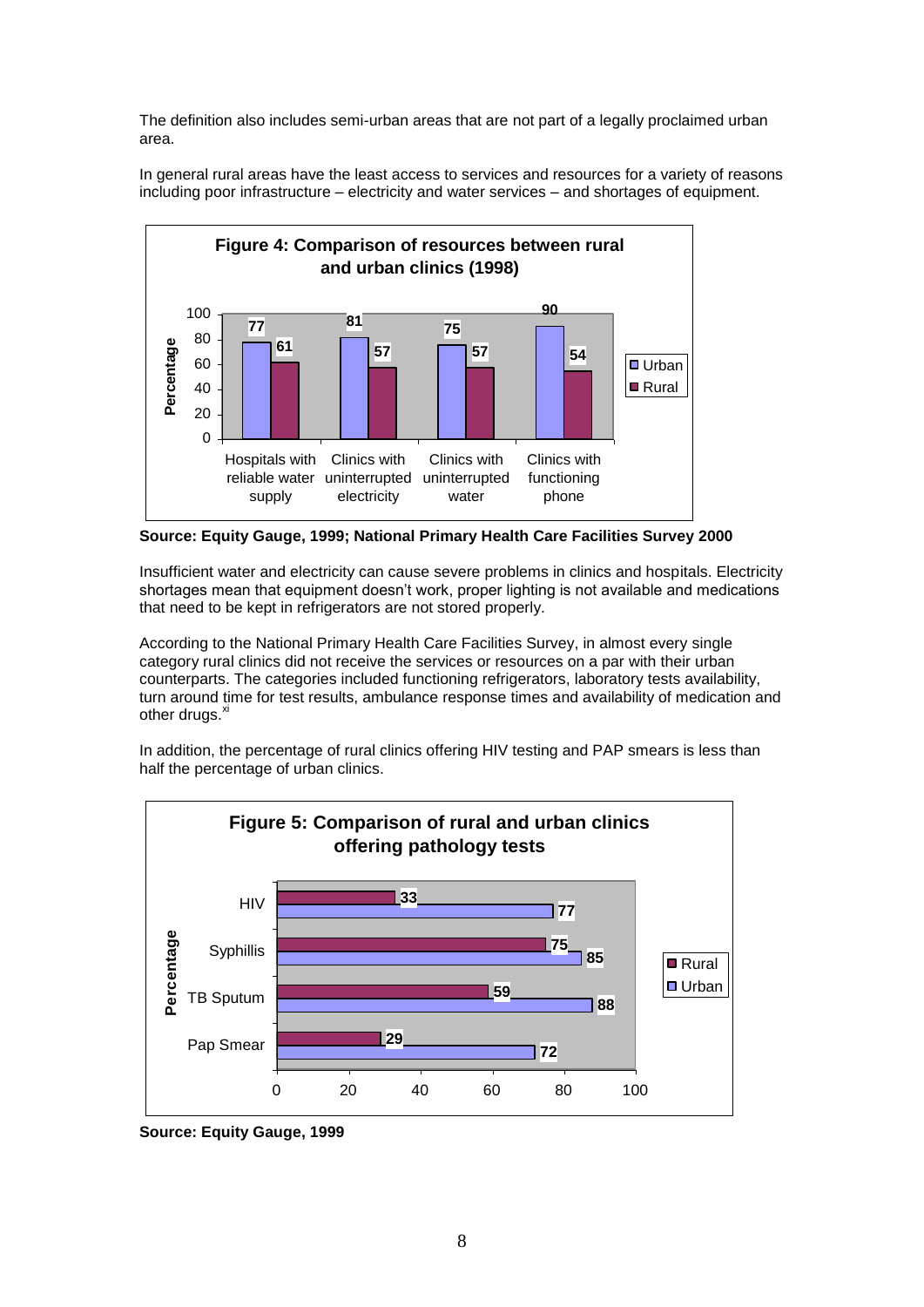As is the case between the private and public sectors, personnel distribution differences are also a major cause for concern. About 88% per cent of public sector doctors in the country are serving urban areas while the other 12 %per cent serve the rural areas[.](#page-1-1)

Poverty prevalence in the country has been listed at 40% and unemployment, according to various definitions, ranges from 29.4 to 40.9 %.

According to one government study, 71% of the rural population is poor compared with 29% of the urban population. In addition, urban households are significantly poorer than those in metropolitan areas like Cape Town and Johannesburg.<sup>[iii](#page-1-2)</sup>

When taken in context, all of these shortages and differences have a direct impact on health care service in a rural setting compared to an urban setting. Most concerning, is that in many cases, people living rural areas have a greater need for good health care than those living in urban areas

#### *Impact of HIV/AIDS*

HIV/AIDS has had a significant impact on communities, families and individuals throughout South Africa and the households trying to cope with the epidemic are being deeply affected.

<span id="page-8-0"></span>"It is the poorest South Africans who are most vulnerable to HIV/AIDS and for whom the consequences are inevitably most severe.<sup>xii</sup>

In South Africa the disease has resulted in the burdening and rationing of health care services and their inability to cope with late and end stage HIV disease.<sup>xiii</sup>

In 2002 researchers conducted a survey the impact of HIV/AIDS had on 771 households from across the country.<sup>[xii](#page-8-0)</sup>

The findings included:<sup>[xii](#page-8-0)</sup>

- <span id="page-8-1"></span> 22% per cent of children under 15 years in households included in the survey had lost a parent.
- 64% of AIDS-sick individuals in the survey were female. The average age was 33.
- Almost half the households reported having insufficient food at times and that children in these households often went hungry.
- More than 12% of households had sent their children away to live somewhere else, usually with a grandparent or other relative.

According to the survey, those households that were hardest hit by HIV/AIDS were usually the most underserved in terms of basic public services like sanitation and piped water. Only 43 per cent of households in the survey had a tap in the dwelling and nearly a quarter of rural households didn't have a toilet at all.<sup>[xii](#page-8-0)</sup>

Almost half the respondents needed assistance with walking while  $10 - 20\%$  needed help with daily tasks like dressing and washing. The most common symptoms were weight loss and pain but chronic diarrhoea was also very common (52  $%$  of cases). $*$ 

To this end, doing even the simplest jobs would be almost impossible if a person has difficulty with the most basic of daily tasks. In that context, the household already loses a potential breadwinner.

In 68% of the households a caregiver provided full time care for the ill person and 22% of respondents said there was someone available some of the time.<sup>[xii](#page-8-0)</sup>

More than 40% of caregivers took time off from work or school to care for the ill person, adding to the loss of household income and under-schooling.

The average AID-sick person was chronically ill for a year before dying.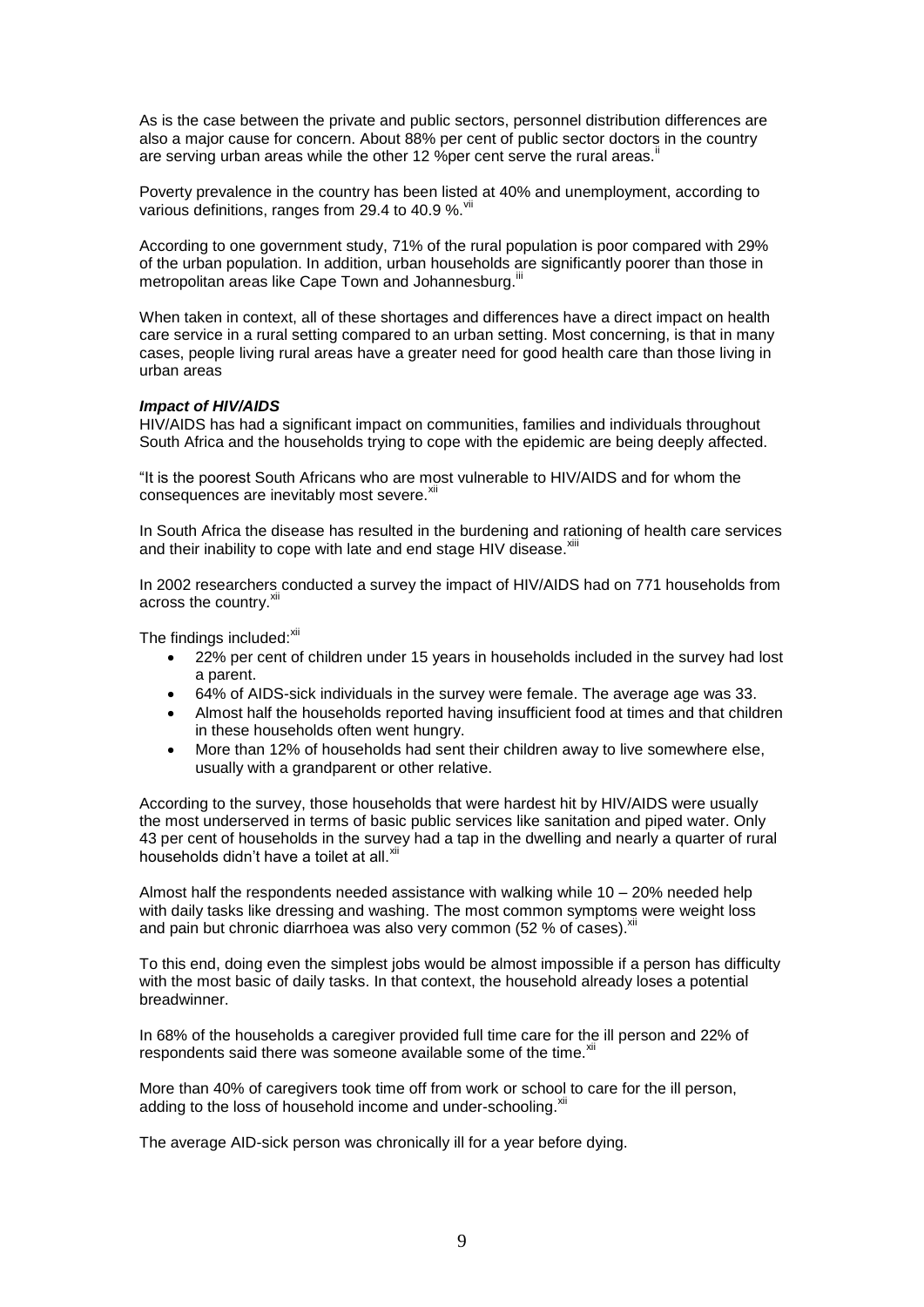The households in the study spent an average of 34% of their monthly income on health care. Households spent between R8 and R4 000 per month per household on care, with a median of R250.<sup>[xiii](#page-8-1)</sup> This is significantly higher than the amount spent on health care by non-AIDS households, which spent an average of 4% of monthly income on health care. Xii

Overall rural households spent a greater proportion of monthly income – 54% – on health care than urban households  $-29\%$ .  $\frac{x}{10}$ 

Rural households utilised local clinics extensively. However, almost 50% of urban respondents had used a doctor in the private sector and 40% used a traditional healer, often with a high degree of satisfaction.<sup>[xiii](#page-8-1)</sup>

Most patients were satisfied with the service they received at public clinics due to the type of care received, health worker attitude and treatment provided.<sup>xi</sup>

Satisfaction of public hospitals was significantly lower, as was general usage of public hospitals. Respondents said the type of care and treatment was the reason for the low rating. $^{xii}$  $^{xii}$  $^{xii}$ 

Respondents were also generally dissatisfied with traditional healers due to the lack of effect the treatment had. $x$ 

The researchers concluded that the long-term ramifications of the HIV epidemic are: [xii](#page-8-0)

- Deepening poverty among the already poor;
- Disruption and premature termination of schooling for children, especially girls;
- Increasing early childhood malnutrition;
- Increasing strain on extended family networks;

## **PUBLIC PARTICIPATION IN HEALTH - A Theoretical Overview**

Participation of communities is widely argued to be an important aspect of improving health outcomes and the performance of health systems. Despite this, participation is often loosely designed and hardly evaluated for its contribution to health outcomes. Participation takes many forms and reflects varying degrees of community control over decision-making in health systems.<sup>xiv</sup>

| <b>Degree</b> | <b>Community</b>               | <b>Example</b>                                                                                                                                                                                          |  |
|---------------|--------------------------------|---------------------------------------------------------------------------------------------------------------------------------------------------------------------------------------------------------|--|
|               | <b>Participation</b>           |                                                                                                                                                                                                         |  |
| High          | Has control                    | Organisation asks community to identify the problem and make<br>all key decisions on goals and means. Willing to help<br>community at each step accomplish goals.                                       |  |
|               | Has delegated<br>power         | Organisation identifies and presents a problem to the<br>community, defines the limits and asks the community to make<br>a series of decisions which can be embodied in a plan which it<br>will accept. |  |
|               | Plans jointly                  | Organisation presents a tentative plan subject to change and<br>open to change from those affected. Expect to change plan at<br>least slightly and perhaps more subsequently.                           |  |
|               | Advises                        | Organisation presents a plan and invites questions. Prepared to<br>modify plan only if absolutely necessary.                                                                                            |  |
|               | Is consulted                   | Organisation tries to promote a plan. Seeks to develop support<br>to facilitate acceptance or give sufficient sanction to plan so that<br>administrative compliance can be expected.                    |  |
|               | <b>Receives</b><br>information | Organisation makes a plan and announces it. Community is<br>convened for informational purposes. Compliant is expected.                                                                                 |  |
| Low           | None                           | Community told nothing.                                                                                                                                                                                 |  |

<span id="page-9-0"></span>*Table 1: Levels and Forms of Community Participation*

**Source: Loewenson,** *Putting Your Money Where Your Mouth Is: Participation in Mobilising and Allocating Health Resources***, 2000**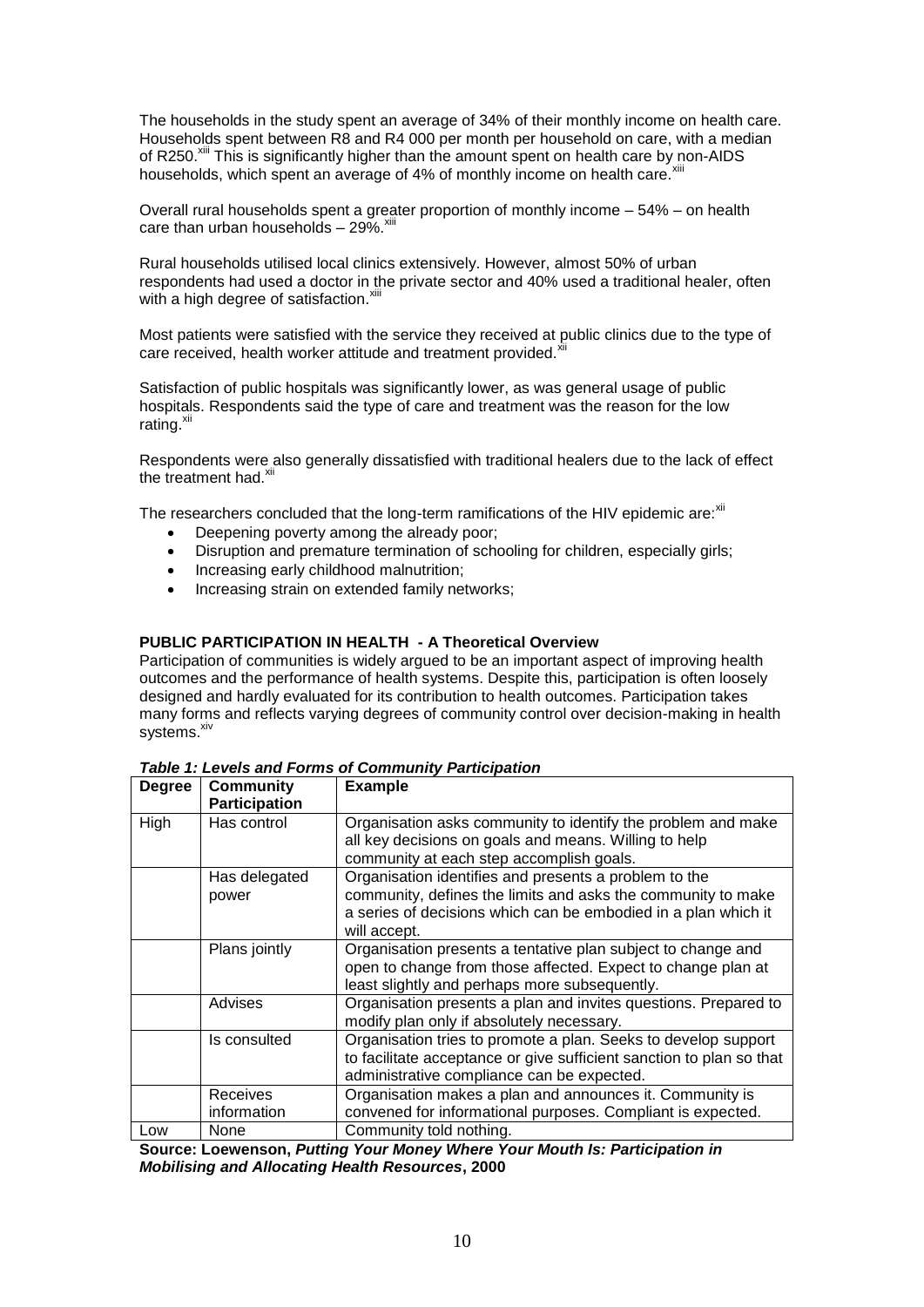These different levels of community authority depend also on where authority is located within health systems planning, resource allocation, etc., and how far health workers and managers are willing to widen the inclusion of different social groups in decisions that have often been under their control.<sup>[xiv](#page-9-0)</sup>

Despite participation having been accepted in policy for some time, it has not been completely realised, particularly in relation to participation in decision-making. Constraints include:<sup>xi</sup>

- Poor health worker appreciation of the value of participation
- Poor health worker skills in facilitating community involvement
- Weak methods for re-orienting health workers towards community involvement
- Weak political commitment towards community involvement
- Lack of stable planning structures for joint planning between communities and health services

In addition, communities often lack the 'language', information, cohesion, organisational structures and capacities for effectively engaging in these competing spheres of authority and can become disempowered and distrustful in the process[.](#page-1-3)

It is not uncommon that those with the greatest health needs have the least control over health resources. Therefore, participation should not simply mean more activity within a social group but activity aimed at enhancing control over health resources.

| <b>Health Process</b>                                  | <b>Roles of Participatory Structures</b>                                                                                                                                                                                                                                                                                                                                                                                                                     |  |
|--------------------------------------------------------|--------------------------------------------------------------------------------------------------------------------------------------------------------------------------------------------------------------------------------------------------------------------------------------------------------------------------------------------------------------------------------------------------------------------------------------------------------------|--|
| Health promotion;<br>prevention and care<br>of illness | Promote primary health care, health awareness and goals<br>Co-ordinate health providers and sectors on agreed health goals<br>Identify and mobilise community inputs in health interventions<br>Oversee the administration of health programmes, including staffing,<br>supplies                                                                                                                                                                             |  |
| Information<br>gathering and<br>exchange               | Gather and organise community information for local govt and health<br>system<br>Report to communities and different providers on health policies and<br>programmes<br>Investigate and report on specific health problems                                                                                                                                                                                                                                    |  |
| Policy, priority and<br>standard setting               | Assess health and health development needs<br>Propose, review and monitor policy goals and strategies<br>Identify and communicate health system and public health priorities,<br>targets and standards<br>Review equity impacts of health strategies                                                                                                                                                                                                         |  |
| Mobilisation of<br>resources                           | Raise health revenue (cash, taxes, levies, fees) and resources (food,<br>supplies, labour) for investments in health sector<br>Identify household resource contributions to health and exemption<br>mechanisms<br>Mobilise co-financing and in kind inputs to agreed health programmes<br>from sources outside the health sector<br>Negotiate and propose incentives and subsidies for co-financing<br>inputs<br>Call for tenders for specific areas of work |  |
| Allocation of<br>resources                             | Prepare health development and budget plans<br>Allocate available health resources to health plans and programmes<br>Monitor health expenditure against agreed allocations<br>Monitor resource allocations in relate to equity and efficiency goals<br>Ensure contractual standards are met in private purchasers<br>Negotiate agreements and codes of conduct with health personnel<br>Ensure accounting and independent audit of finances                  |  |

*Table 2: Roles of Participatory Structures within Key Health Processes*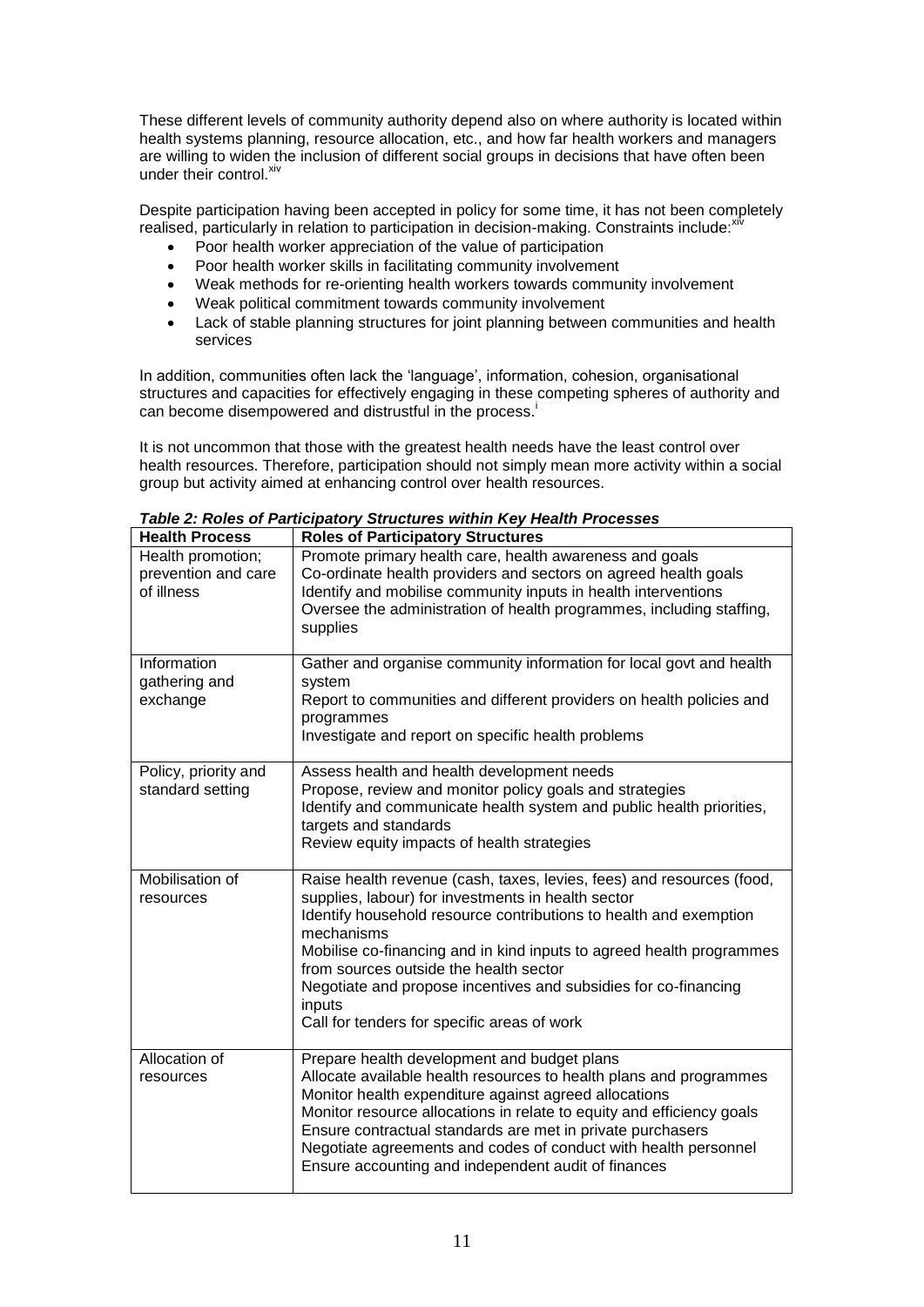| Monitoring quality of | Review service performance against health standards and plans                                                                                                         |
|-----------------------|-----------------------------------------------------------------------------------------------------------------------------------------------------------------------|
| care                  | Monitor and report on quality of care                                                                                                                                 |
|                       | Review and make recommendations based on client inputs, feedback<br>and grievances on health services<br>Convene public debate and input on health system performance |

#### **Source: Loewenson, 1999**

In general it has been noticed that partnership between health services and communities depends on an organised demand and contribution from communities that matches their own perceived priorities and a responsive or facilitating health system that is capable of responding to this demand or facilitating this contribution and matching it with meaningful levels of service delivery. Sustained primary health care is essential for building community participation.

#### **FACTORS IN PARTICIPATION**

<span id="page-11-0"></span>A study by Roefs and Liebenberg<sup>xv</sup> found that only 8% of South Africans felt they fully understood the stages of policy making and the legislative process. "With less than one out of 10 respondents saying he or she felt confident about his or her knowledge concerning crucial aspects of policy formation, it seems that the ability to participate in contemporary democratic South Africa is seriously undermined by lack of knowledge."

Roefs and Liebenberg also found that there is a stated intention to participate in democratic and political processes, actual knowledge of opportunities and process around these are alarmingly low.

#### *Education*

The study did not show any significant difference between levels of awareness of the policy making process between respondents from rural and urban areas. There were however, provincial differences between levels of understanding and information about local councils, parliament and policy-making processes.

Respondents from Gauteng, the Free State and the Eastern Cape had higher levels of understanding of local councils and parliament than counterparts from other provinces. Northern Province respondents displayed the least amount of knowledge of policy-making processes, parliament and local councils, followed by the Northern Cape.

#### *Participation*

Participation in policy-making processes was studied in two ways.

Respondents were polled about their intentions to participate in public hearings at various levels of government. In addition, their actual participation in policy-making processes and community activities were also measured. The results showed that there was a general willingness to participate in public hearings, but that incidences of reported actual participation were not as low as expected.

Intended participation and reported participation varied significantly between provinces. Respondents with a better understanding and knowledge of policy-making institutions and processes were more likely to participate. Furthermore, respondents who had relatively more trust in the government reported higher levels of participation. Disparities in living standards were not related to the intention to participate and were only marginally related to reported participation.

Respondents in the Eastern Cape and Mpumalanga showed greater willingness to participate at the various levels. Northern Cape and Western Cape residents seemed to be the least interested in participating. Participation in KwaZulu-Natal was relatively low as well, but this only pertained to provincial and national levels. The intention to join at local level was relatively high among the respondents in KwaZulu – Natal.

The willingness of residents in the Eastern Cape and Mpulanganga residents is a significant finding of the study as these are two of the more under-resourced provinces in the country with high levels of inequity within them.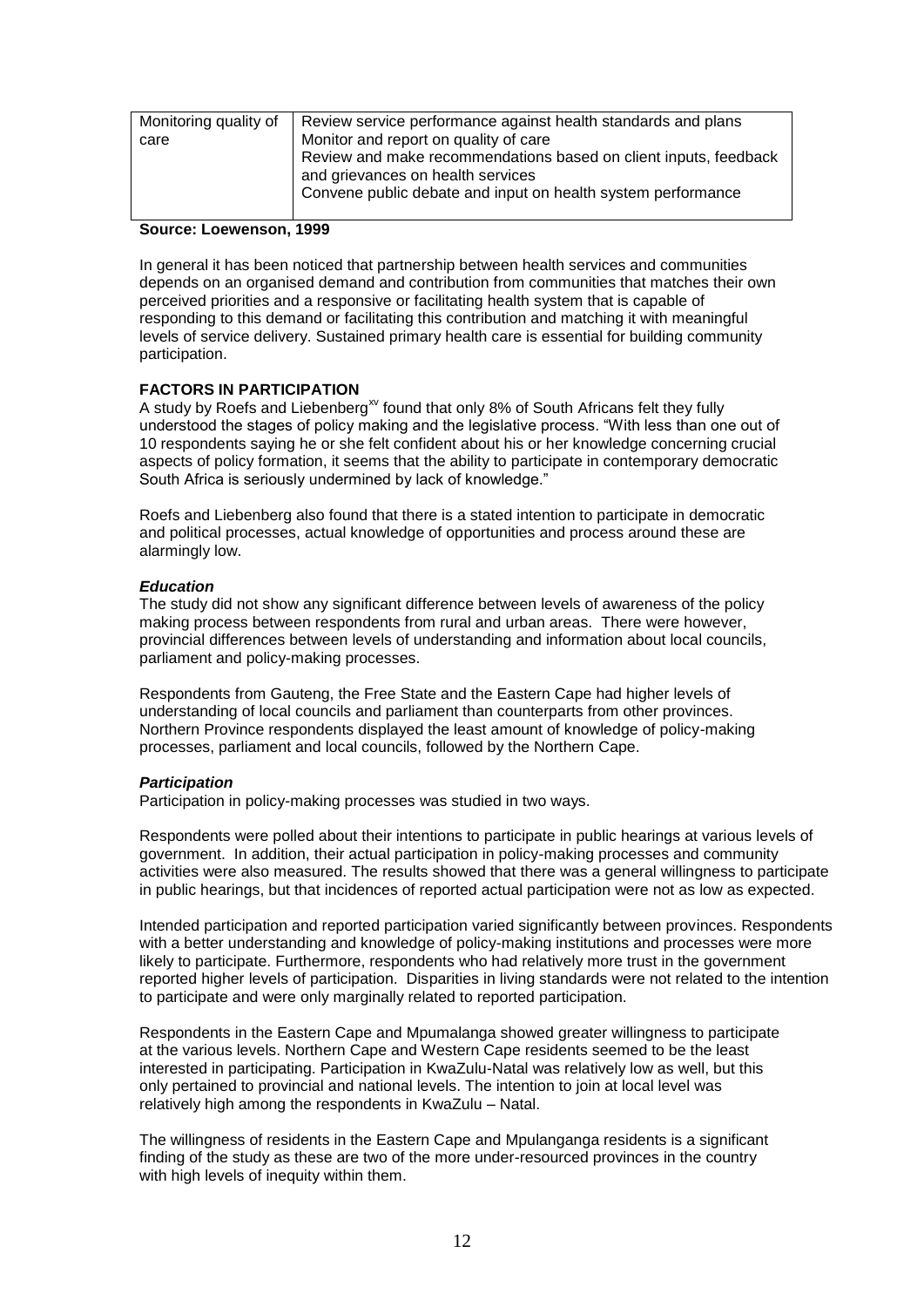### *Race*

The intention to participate at local and provincial level was higher among black respondents than among coloured and Asian respondents. White respondents showed the least willingness to participate. The differences between black, coloured and Asian respondents were insignificant regarding participation in national bodies.

## *Participation, Standard of Living and Trust in Government*

Results of the study confirmed that participation in policy-making processes is more likely among South Africans who trust the government than among citizens who do not feel they can trust the government. Results also indicate that political participation is far from an élitist endeavour. A rough categorisation into lower, middle and higher standards of living reveals that those worse off tended to participate more often than those who had a higher standard of living.

#### *Issues*

At a national level, the three most often reported issues that respondents would raise at a public hearing were services, the economy, and safety and security. More than 25% of the respondents indicated that services had the greatest priority, followed by economic issues and then by safety and security.

The authors of the report suggest that since respondents most frequently mentioned services when asked about issues to be raised at public hearings indicates a concern over the responsibility of local and provincial government to provide, sustain and enhance basic services in the community.

### *Information*

As knowledge and participation seem to be linked, the survey attempted to establish how respondents and thus presumably the citizenry in South Africa obtained most of their information.

Respondents were asked where they got most of their information relating to political decisions that affected their community. More than half of the respondents (58%) mentioned the media (radio 20%; television 18%; newspapers 85%; other media 16%) as their primary source of information about political affairs affecting them. One-quarter (25%) said that the community was their main source. A further 7% mentioned political parties and 4% local government.

The community played a more important information role in the Northern Province, the Free State and Mpumalanga than elsewhere. Respondents in the Eastern Cape and KwaZulu-Natal, on the other hand, mentioned the media as their most important source of information than other provinces.

The percentage of respondents relying on or receiving information through the Internet was minimal – less than 0,5%. Posters and billboards were only mentioned by 1% of the respondents.

The survey also attempted to establish what people perceived to be the most important organisation/institution to address problems in their community was. The results indicate that community is thought to play an important role in assisting people with problems in their immediate surroundings (30%). Local government came second with 24%.

#### **OPPORTUNITIES FOR PARTICIPATION**

Community participation does not have to be confined to one particular area or intervention but can occur at various levels and fulfil a multitude of functions. Community involvement in health can be conceived of as a spectrum ranging from physically assisting to upgrade local infrastructure, to monitoring delivery of health care to engaging in lobbying and advocacy initiatives with political representatives and decision makers.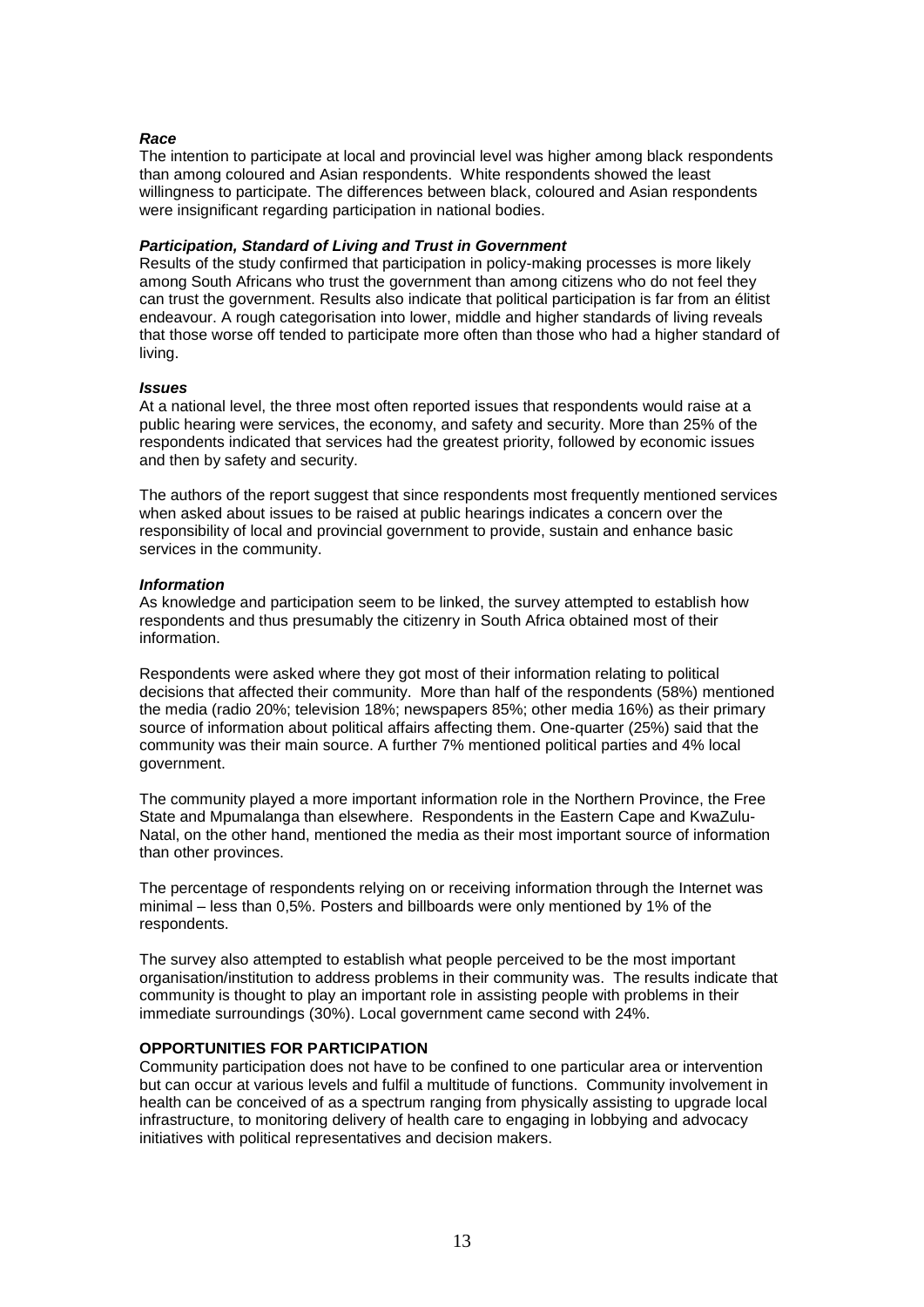## *Community Action at a Local Level*

#### **Contributions**

Communities have done a variety of things to take action and improve health care in their areas:

- Contribution of labour and building materials to construction of health facilities, waiting mother shelters, etc.
- Contributors of voluntary time to health activities, e.g. care givers, volunteer care workers, community based workers, peer educators, counsellors, etc.
- Contribution of food, transport and other inputs to care giving activities
- Contribution of monthly payments to hire security staff to guard clinics
- Contribution of materials and in kind inputs from businesses to clinic/hospital needs
- Contribution of time and inputs to communal food plots for vulnerable groups
- Contribution of time and household resources to orphan fostering
- Savings for health needs through burial societies and other savings schemes (Loewenson 1999, Loewenson et al 1999a)

## **Community Health Workers (CHW)**

Community-based health workers are community members who participate in health care by providing some limited services within their community.

There are an enormous variety of CHWs, which have been recognized as an important part of many countries' health sectors since 1978. Some CHWs are paid and have been able to make their work a career, but many more are unpaid and have worked as volunteers, driven by their willingness to provide community service. xvi

<span id="page-13-0"></span>CHWs are important to the health care sector for various reasons, including accessibility by community members, their ability to conduct home visits without abandoning vital functions in a formal health care setting and their ability to link communities to vital resources and services. They also provide a vital service in educating communities about health problems, mobilising communities in identifying community needs and priorities and can also act as agents for change at the same time as carrying out special activities in areas such as HIV/AIDS, tuberculosis, malaria, chronic conditions, nutrition, etc. XVI

Some believe that CHWs have not been implemented to their fullest potential and that lack of consistency, lack of coherence and lack of a good CHW model have the reduced the effectiveness of these personnel.<sup>[xvi](#page-13-0)</sup>

The creation of a solid and consistent model and standards to make sure that effectiveness is maximized, especially considering how important these people are to the system has been recommended.<sup>[xvi](#page-13-0)</sup>

However, community health workers should not be seen as an alternative to formal health care services but rather as complementary to the formal health care setting.

In the context of scarce resources, the HIV/AIDS epidemic and the limited impact of health services in the most needed areas, it is submitted that CHW have a significant role to play in raising the health of poor communities.

#### **Monitoring**

Communities also have an important role in monitoring the delivery of health services in their areas. This could take the form of ensuring that opening and closing times are adhered to, unauthorised user fees are not charged and that provisions of the Patients' Rights charter are complied with. Results of such monitoring actions could either be fed to clinic/hospital committees, high ranking departmental and ministry staff, MEC's and other members of parliament. The use of the media (local newspapers) in highlighting poor delivery can also be explored.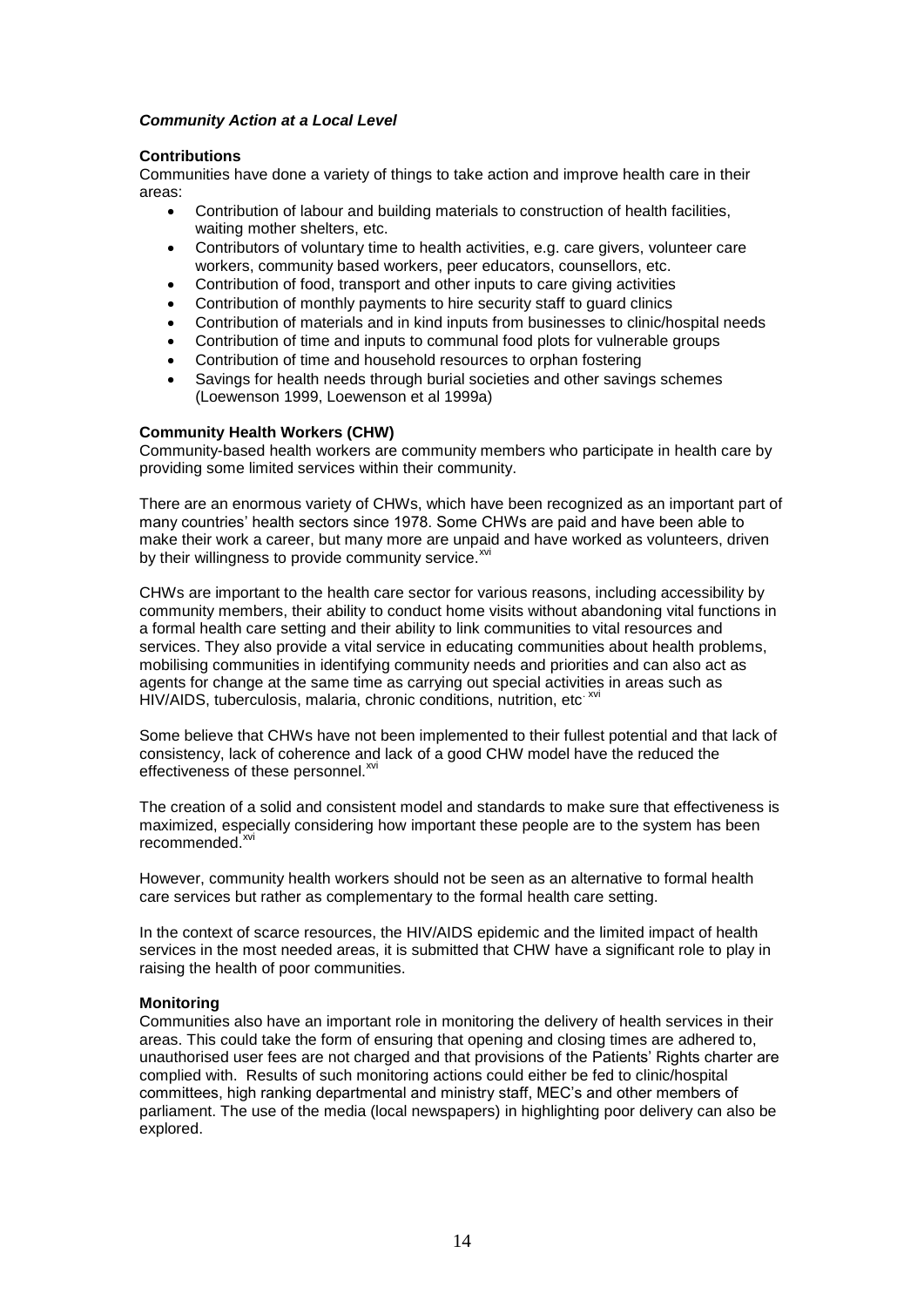## *Community Action at the Legislative Level*

Community groups have a vital role to play in contributing to the legislative process. Too often, policies and legislation are created with little consideration of how these could operate at a practical level. Community input in the form of how proposed legislation and policy would affect them is vital if the current chasm between policy development and implementation in South Africa is to be bridged.

Policy, legislation and implementation need to be distinguished.

Policy is a stated commitment to a course of action. All laws must be based on public policy. However, not all policies require a law. According to the 2002 Health Review<sup>[ix](#page-5-1)</sup>, health policy, legislation and implementation should be guided by efforts to:

- Take steps to progressively realize the rights of everyone to have access to health care services;
- Promote and protect the right of children to basic health care services;
- Ensure that no-one is refused emergency medical treatment;

The following steps usually occur in policy making.

If the problem is health related, the health department will come up with a proposal for policy on the issue. The department may draft a Green Paper and publish it in the Government Gazette for the public (if the Bill is being introduced at the provincial level it appears in the Provincial Gazette). The Centre for Public Participation describes this as the "thinking aloud." Stage. The Green Paper is also circulated to specialist interest groups for their input.

After it has received submissions from the public and consulted those who have an interest in the policy, the government will often publish a White Paper, which is essentially a statement of intent. This is the final policy from government on the issue or problem. Again the paper is published in the Government Gazette and distributed for comment. Once again, there is debate and consultation between the department concerned and interest groups.

The Green and White paper stages are considered the most important stages for lobbying as they come early in the legislative process. Between the Green and White Paper stages public hearings are normally held.

If the White Paper suggests that new laws should be drafted or existing laws amended, a draft Bill will be developed to this effect.

Bills are drafted by the Minister of Health (or her representatives) before being submitted to Cabinet. If Cabinet agrees to the Bill it is introduced to Parliament where it is referred to a Committee in the National Assembly (NA) or National Council of Provinces (NCOP) for consideration – depending on whether the Bill will affect provinces or not. In the case of a Bill relating to health matters, it will go to the Health Committee.

Meetings of the Health Committee are open to the public and press. If there is a lot of interest in the Bill, the Health Committee will hold public hearings or ask the public to make submissions. However, even if the Committee does not actively involve the public, everyone has the right to write to the Chairperson of the Committee or any of its members.

The Bill will also be published in the Government Gazette while it's before the Health Committee. People wishing to make submissions have three weeks from the date the Bill is published in which to do so. This is a critical stage for public involvement.

The public can also make presentations and submissions at committee meetings. The procedure of the meeting is as follows:

- An introductory discussion takes place;
- Public submissions are head;
- The principle of the Bill is debated;
- A clause-by-clause debate follows;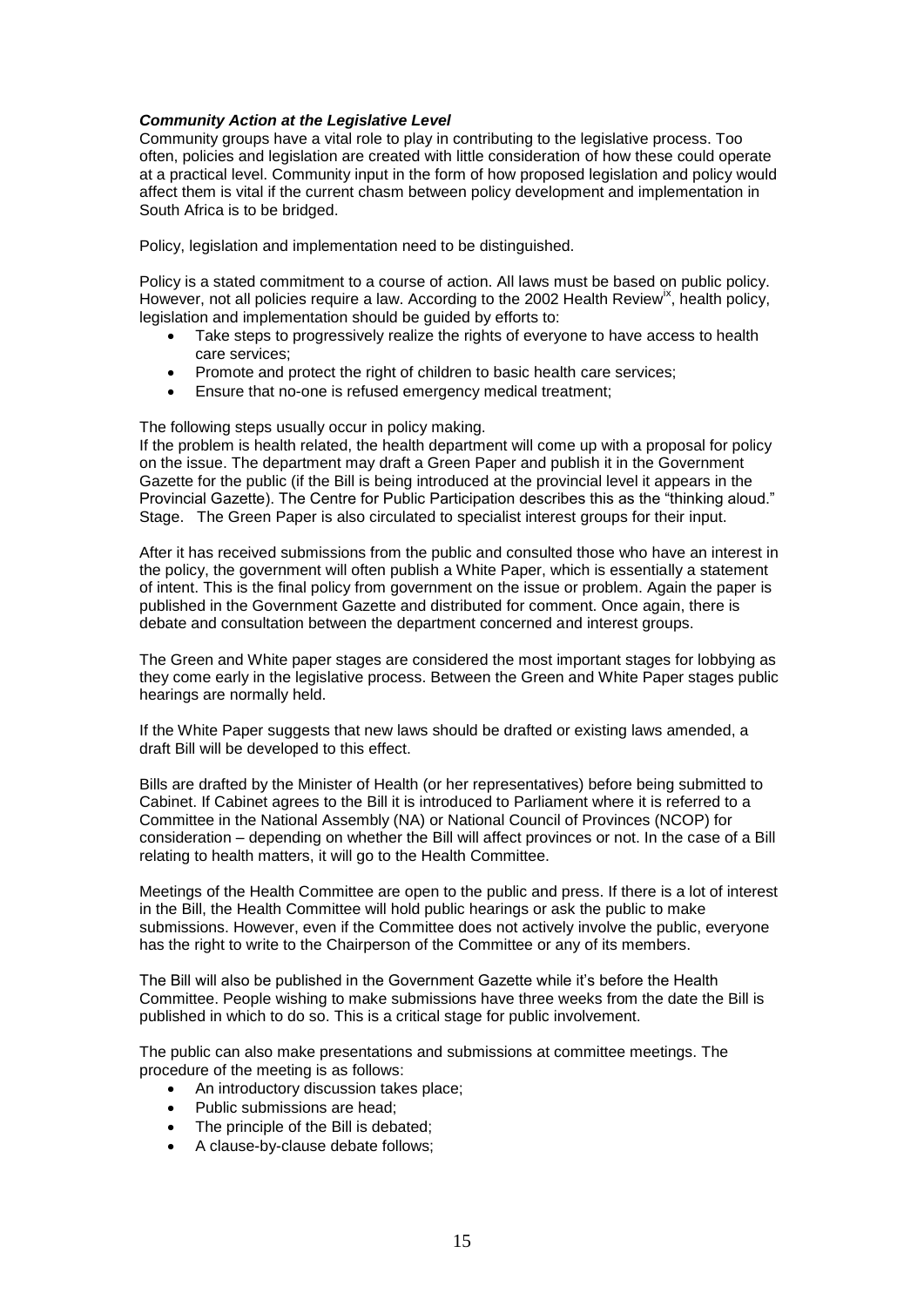After the Committee has finished its work the Bill goes to the National Assembly to be debated by all political parties. If there are any changes that need to be made it goes back to the committee for further consideration and to deal with the proposed changes. This can occur several times.

When the NA has no further changes it wants made the Bill is voted on. If passed it goes to the NCOP where a provincial Health Committee follows the same process. Again the public has the chance to comment on the bill while it is in front of the Committee.

If both the NA and the NCOP agree, the Bill is passed and goes to the President for signing. If the NCOP disagrees with the NA, a mediation committee must try to solve the disagreement. If this fails, the NA can send the Bill to the President for signing if two-thirds of NA members vote in favour of it. Otherwise it falls away.

A Bill becomes law when it is signed by the President and declared official in the Government Gazette.

The Centre for Public Participation<sup>[xvii](#page-16-0)</sup> urges that the earlier interested parties get involved the better so it's important to be aware of policy changes. It suggests trying to influence the process as soon as government starts to consider the idea since it is hard to get policy changed when the issue gets to parliament as the majority party will usually have already made up its mind on the subject.

#### **Green Papers and Discussion Documents**

This is the time to undertake serious research, to formulate an alternative position, make a submission to government, plan a media campaign, ask the Minister responsible for a meeting and to begin networking with like-minded individuals and organisations.

## **Committee Process**

When a Bill is tabled, a public hearing should be sought in which the parliamentary committees dealing with the issue hear submissions. This is probably the last chance to get a law or policy changed. In preparing a submission it is important to be familiar not just with the committee as a whole – especially its style and way of doing things – but also with the key people within the committee. Most of the parliamentary committees have an inner group of experts who are particularly interested in the portfolio covered by the committee. It is essential to keep in touch with them so that they are clear about your arguments and proposals.

#### **Parliamentary Debates**

Snap debates offer a unique point of intervention. Parties that want a snap debate on a current issue may ask the Speaker to allow this. Any MP may introduce a motion for a snap debate in the House. If you can identify an MP to 'champion' your cause and you brief him or her effectively, getting that MP to initiate a snap debate can raise the profile of the issue. Such a debate is a useful instrument in attracting public and media attention to an issue.

#### **Parliamentary Questions**

Asking ministers questions or summoning them to appear before committees can be a powerful way of keeping them accountable. Interested parties should request MPs to ask questions of ministers during parliamentary sessions.

One thing to consider is the fact that more than 50 per cent of South Africans live in rural areas. Historically these areas have been neglected by government and as a result are marked by low levels of literacy, skills and scarce resources. In addition, transportation and communication problems hamper lobbying and advocacy efforts for residents in these areas.

However, there are several NGOs and university-based legal service providers who can be approached to help rural-based communities participate in consultations on legislative processes. They can also help rural communities make representations to parliament.

In addition, NCOP is planning on holding sittings on a rotating basis in each of the provinces in a variety of venues in an attempt to drive up awareness and accessibility.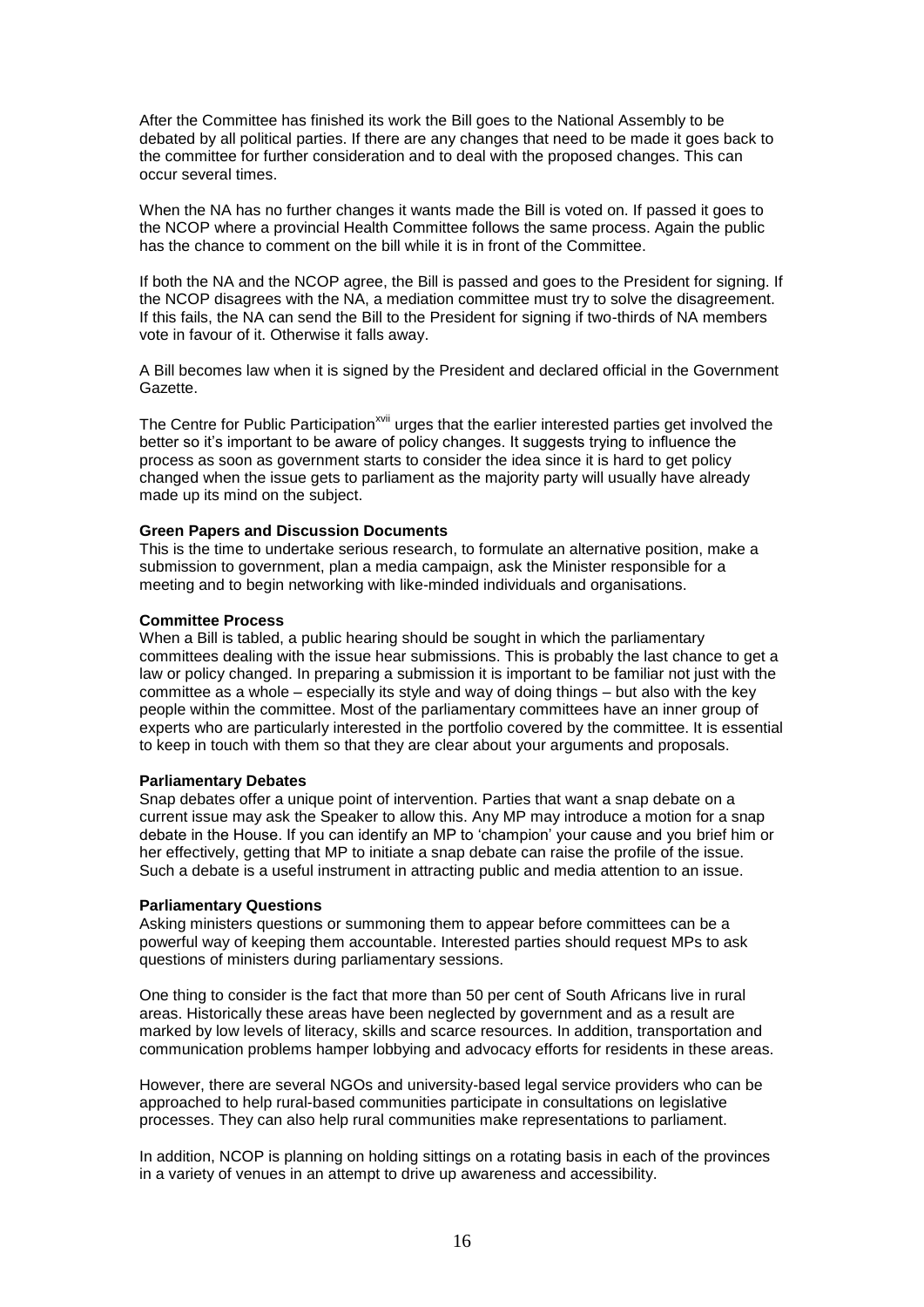Monitoring government processes is just as important as influencing policy development. The purpose is to measure the performance of government against its stated policies and the needs and interests of the public.

The best way to do this is include:

- Asking questions;
- Writing letters to and arrange meetings with elected representatives;
- Litigation:
- Analysing trends that monitoring exposes;
- Listening, making input and seeking feedback wherever there is an opportunity for participation;
- Recording the key points and decisions at all meetings;
- Keeping a record of all the key people who are in a position to influence the outcome of the campaign;
- Reporting and publicising poor service delivery and policy problems;

## **COMMUNITY ACTION AND ADVOOCACY**

While taking part in clinic committees, working as a community volunteer and participating in the legislative process in government are all viable ways of enacting positive change, active advocacy in the form of protest and lobby groups and campaigns are another usually much more visible way of initiating change or calling attention to an issue.

Lobbying and advocacy is generally seen as the preserve of well educated, politically connected organisations. However, decision makers generally take heed of advocacy and lobbying initiatives that are more rooted in the practical experiences and realities of ordinary people than by organisations and grouping driven by donor or political agendas.

Lobbyists need three things: a few basic facts, a belief in a cause and some common sense. The lobbyist does not have to be an expert, he or she simply needs to know the objective, the content of the law or policy being proposed or opposed, and needs to be clear of its importance.<sup>xvii</sup>

Lobbyists need to contact people in power and: [xvii](#page-16-0)

- <span id="page-16-0"></span>• Identify what should be changed and why
- Offer alternatives
- Gather information to support demands
- Join with others who share the same view
- Seek the support of people who might be able to influence policy
- Identify organisations that are likely to support and oppose the idea
- Draw up and carry out plans of action

In contrast there are several steps to forming such an advocacy group. There are no strict rules for advocacy and the best step depends on the group's objective, on the people the group wants to influence and on the political and cultural environment. The approach to an MEC in the Western Cape will not be the same as to an iNkosi in KwaZulu-Natal.<sup>[xvii](#page-16-0)</sup>

The Centre for Public Participation's *Advocacy for participation in governance* training manual says (2003) there are a number of stages that can be followed:

#### *Stage 1: Issues and goals*

The process begins by identifying issues that require policy change. The next step is to decide on a goal or objective for the campaign. This must be clear before deciding on how to advocate. The objective must be specific and measurable.

#### *Stage 2: Developing solutions*

Rather than simply complaining about a policy or law it is better to provide alternatives. It will make the case stronger. NGOs, CBOs and religious bodies often feel their cause is just so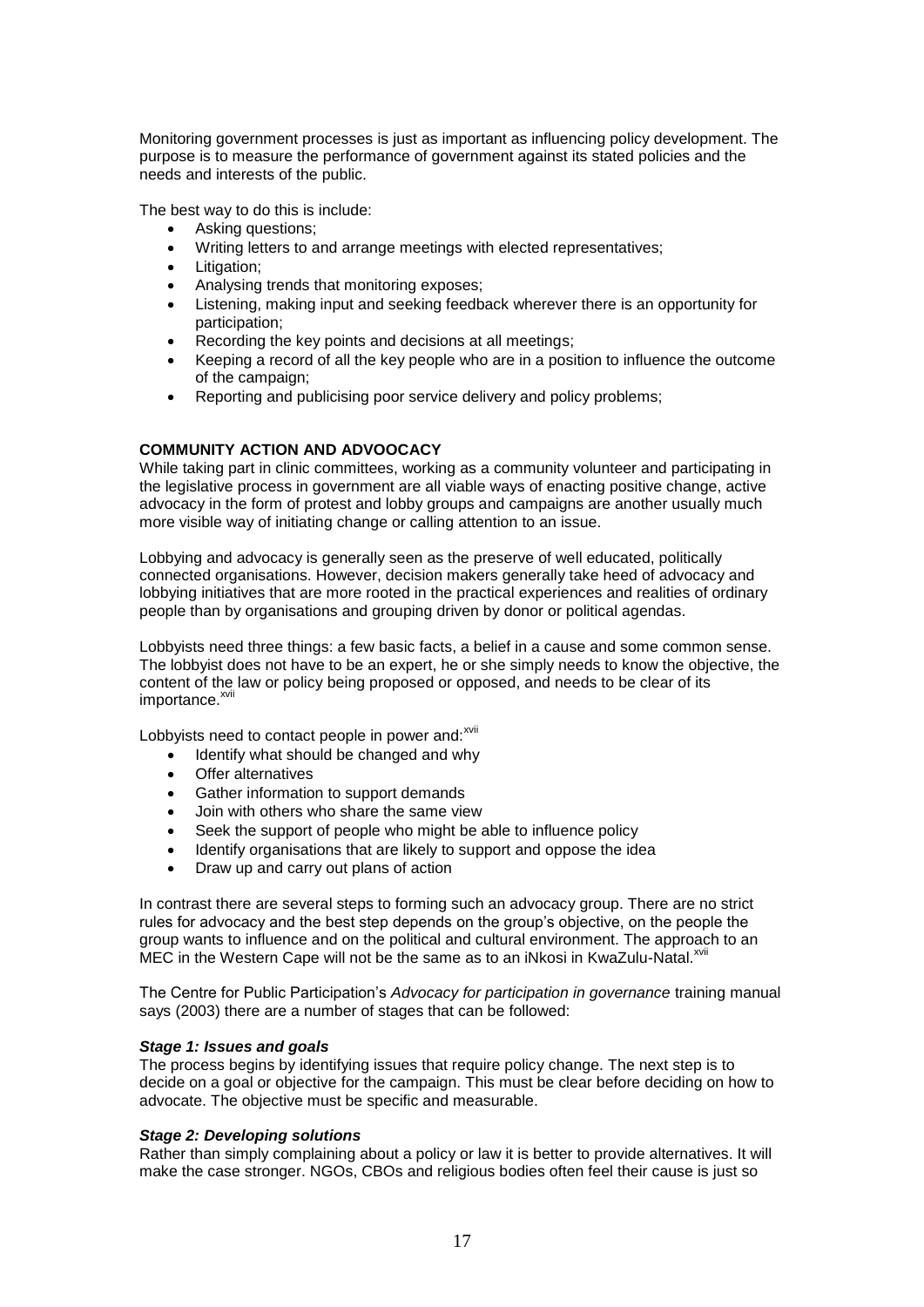they do not need facts and figures to support it. This makes it easy for those in charge to dismiss them.

Facts and figures are needed to provide proof for what the group is trying to do. Voices from those affected are also needed. Sometimes expert of specialist evidence is required to make the case stronger. However, this is not always necessary.

It is also important to identify people or organisations who may be against the group. Efforts may be made to try to persuade them to change their views or arguments against them will need to be prepared.

## *Stage 3: Building political support*

Once issues have been identified and an objective is chosen it's time to get people to join the group. There are many ways to do this:

- Building coalitions<br>• Meeting with decis
- Meeting with decision-makers
- Building awareness among anyone who can help influence decision-makers

It is also important to identify who the group is trying to influence. While it is important to have wide support, the purpose is to target the people and organisations or groups that can influence the decision in the way the group wants.

## *Stage 4: Turning support into action*

There is a huge range of possible campaign strategies, all of which will depend on the group's objective and audience. For example, if the main obstacle to policy change is ignorance or lack of awareness, an information campaign using media and public forums may be necessary.

Steps to begin:

- Writing to an MP or local councillor
- Placing a newspaper advertisement or writing a letter to the editor
- Holding a public meeting

If this does not garner a positive response alternatives include:

- Asking for a private meeting with the relevant stakeholder
- Persuading the opposition party MP to ask a parliamentary question
- Sending a written submission to parliament
- Asking for a public hearing in parliament

If broader support is needed people could consider:

- Selling t-shirts supporting the campaign
- Getting the support of the NGO Coalition
- Getting public commitments from support of high-profile people
- Organising letter writing or post card campaigns
- Submitting petitions
- Holding rallies

If the issue is becoming urgent and the government is about to make a decision that rejects the case, the following could be tried:

- Organising mass pickets, boycotts or demonstrations
- Organising a strike in support of the campaign
- Civil disobedience breaking the law in a non-violent way in order to attract attention to the case.

Advocacy and lobbying are not once off activities. They are processes designed to build up long-term relationships with people who make and influence policy. Feedback and reports on the effect of new legislation or policy is also useful to give government an idea of the (positive) effects of the change.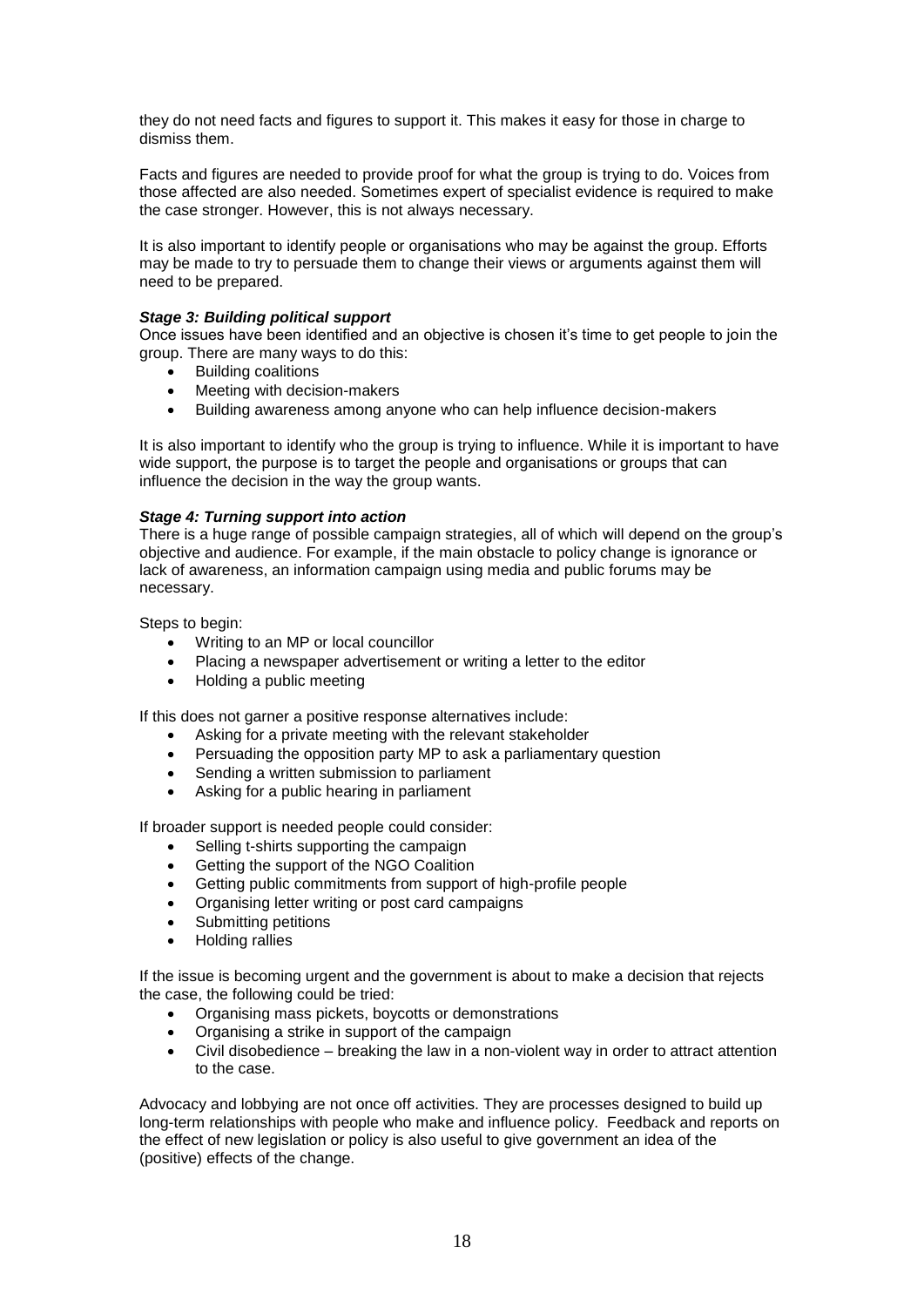### *Stage 5: Evaluating policy action*

It is important to monitor progress and achievements of the advocacy process. In addition, celebrating victories and understanding defeats is an important component of the advocacy process.

### **COMMUNITY ACTION AND LITIGATION**

As previously indicated, the justiciable nature of the South African Bill of Rights means that people can always turn to the courts for assistance in claiming their rights. While legal recourse is an excellent vehicle for accessing rights, legal victories have their limitations and might not necessarily result in the immediate change of circumstances that people are looking for. Rather, decisions coalesce to form a culmulative body of case law over long periods of time and communities who turn to the law might be disillusioned. For example, the people of Wallacedene (Grootboom case) are still living in poverty and very little has changed for them despite their legal victory.

In addition, the courts have emphasised that the state has a progressive duty to provide rights within its available resources and generally assess governmental initiatives within the framework of whether these are reasonable or not. Since 1994 there have been several court cases which have served to add to the normative content of the right to health care. These have thrown light on the concepts of "available resources" and "reasonable measures" as named in the Constitution.

In the *Soobramoney* case, the Constitutional Court held that the scarcity of resources available to the government was a constraint to the enjoyment of the right by the appellants, given the socio-historical context of South Africa.

In the *Grootboom* case the Constitutional Court defined the parameters of what constitutes "reasonable measures". In addition to these, it concluded that measures that do not include meeting the needs of the most vulnerable groups in society, were unreasonable. Furthermore, it was stated that implementation plans that failed to be "reasonable" would not meet the government's obligations.

Another important case dealt with the prevention of mother to child transmission of HIV in which the Treatment Action Campaign (TAC) requested that the anti-retroviral drug, Nevirapine be made available to all HIV positive pregnant women in the public health sector. In this case the Constitutional Court upheld the High Court order to make Nevirapine available to all HIV positive pregnant women. This judgment is of great significance given the high prevalence of HIV/AIDS in the country and the growing number of AIDS orphans. Despite this ruling, Nevaripine is still not provided in all state hospitals – highlighting once again the limitations of litigation as a legal strategy.

Notwithstanding the limitations of litigation, under the right circumstances, this can be a highly effective strategy. There are many human rights organisations offering technical and legal assistance to communities wanting to resort to court action (eg: Legal Resources Centre, Black Sash) that can be approached for advice, guidance and representation.

#### **FACILITATING COMMUNITY ACTION**

Roefs and Liebenberg<sup>[xv](#page-11-0)</sup> made a number of recommendations relating to what the government can do to improve participation in the legislative process.

#### *Access to Proposed Legislation*

The public should be provided with executive summaries of each bill and policy paper in an easily accessible and crisp format to enable them to grasp the contents and practical implications of the proposed legislation.

The findings of this survey suggest that such information should be communicated primarily through the radio (local, provincial and national), followed by television (preferably national television), and newspapers. The findings of the study suggest that these media are far more effective than posters and websites. Posters and the Internet seem to be unattractive options for respondents. The multitude of posters that still adorn South Africa's streets, often illegible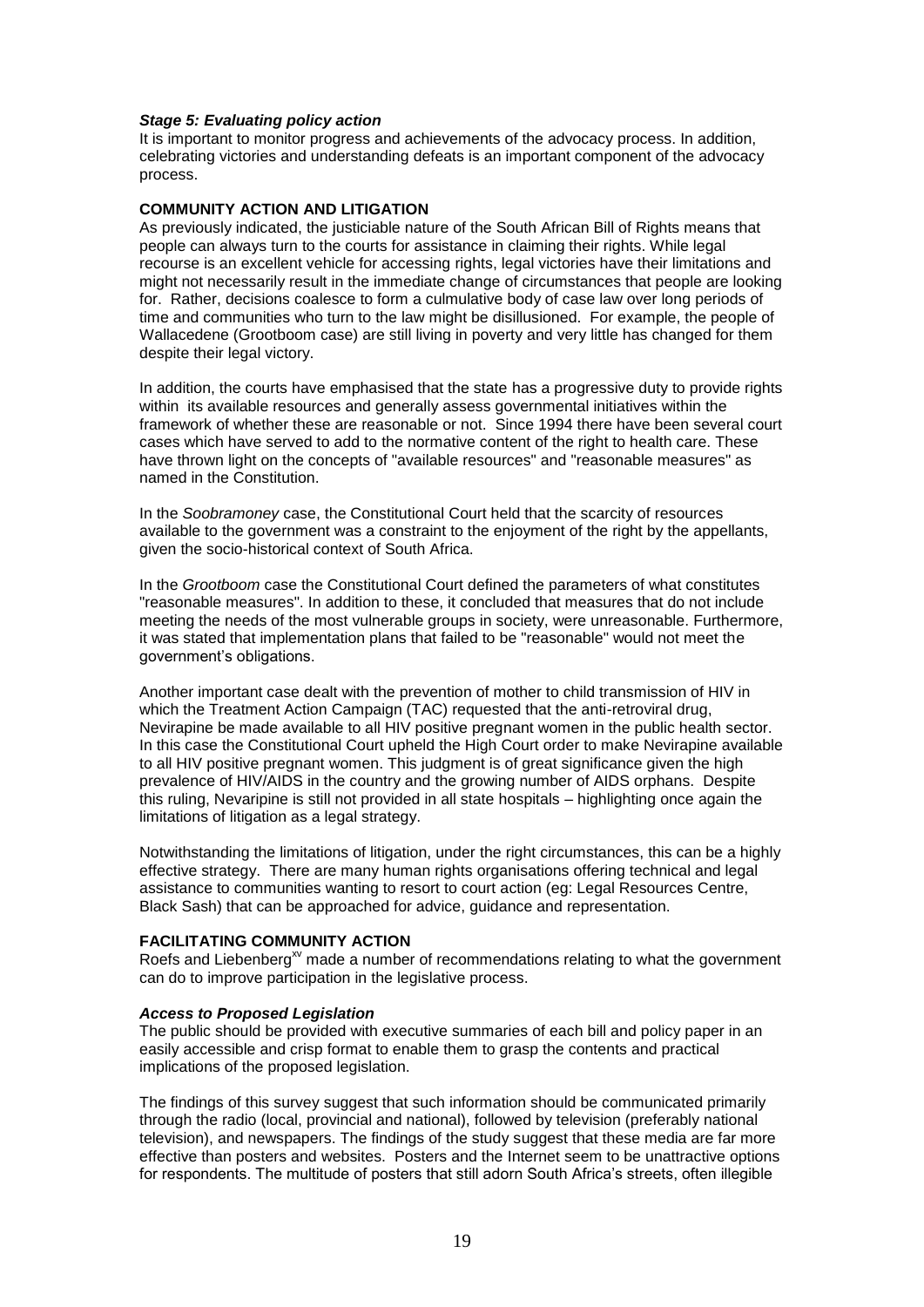and poorly designed, may cause information overload and reader aversion. Moreover, whereas state officials and academics may have access to the Internet and websites, few citizens have access to them. The survey also suggests that provincial differences in knowledge and information sources need to be taken into account. This implies that provinces and provincial stakeholders should adapt their communication and information (education) strategies to the citizenry in their particular region.

## *Formal Education*

Various theorists and observers regard education for the citizenry on the functioning of the state and state processes, inclusive of public institutions, as very important. Education increases awareness and understanding of state structures, institutions and processes. It is suggested here that education around the composition and functions of such structures should be included in secondary school curricula. Citizen education, if formalised within the educational system, is likely to advance understanding as well as knowledge, and will foster the will to participate in state functions, which may ultimately manifest in active participation in and the sustainment and deepening of democracy in South Africa.

## *Involvement of Civil Society*

Civilian organisations should be drawn into the law-making process at national, provincial and local level at an early stage so that their inputs have a bearing right from the start. Early and timely invitations to participate are crucial.

## *Responses to Submissions*

Previous reports suggested that protocols be established to guide national and provincial legislatures in responding to submissions from the public. This study showed that there was a strong overall intention to participate in policy processes among the respondents, regardless of the political parties to which they belonged. This strong interest should be translated into active involvement to add value to public participation in democracy in South Africa. Apart from giving written feedback to organisations, groups, civic structures or institutions on whether their submissions have made an impact upon the legislation (and to what extent), broader feedback should be given to the public in general by means of the radio, the print media and television. Talk shows and phone-in programmes on radio and television could be used to good effect in addition to more formal feedback via news and/or actuality programmes. National, provincial and local authorities (elected representatives) should also ensure that communication is thorough and effective by evaluating their feedback to their constituencies.

#### *Focus on Issues*

The survey showed that an issue-based approach was effective in attracting people's interest and involvement in the law-making process.

Respondents provided information about the issues uppermost in the public's mind. It follows that they would rather participate in activities that address and resolve such issues, than in those that they do not consider important. Therefore legislatures at various levels should be aware of the concerns of their constituencies when providing feedback and/or inviting participation.

#### *Constituency Offices*

The role of constituency offices is to inform the citizenry about political parties and law-making processes. The opinions and "street wisdom" of elected representatives to national and provincial parliaments suggested that parliamentary constituency offices were important. However, only 9% of the respondents in this survey indicated that they made use of constituency offices.

Parliamentary constituency offices should therefore be redefined as vehicles for improving public participation in governance. This would include setting standards for the training of staff, defining the functions of constituency offices, and getting clarity about who is served by these offices. It may be best to centralise the development and management of such offices as well as the training of staff. Constituency offices need to provide links with the communities in their particular areas. They need to be seen as forums where the public can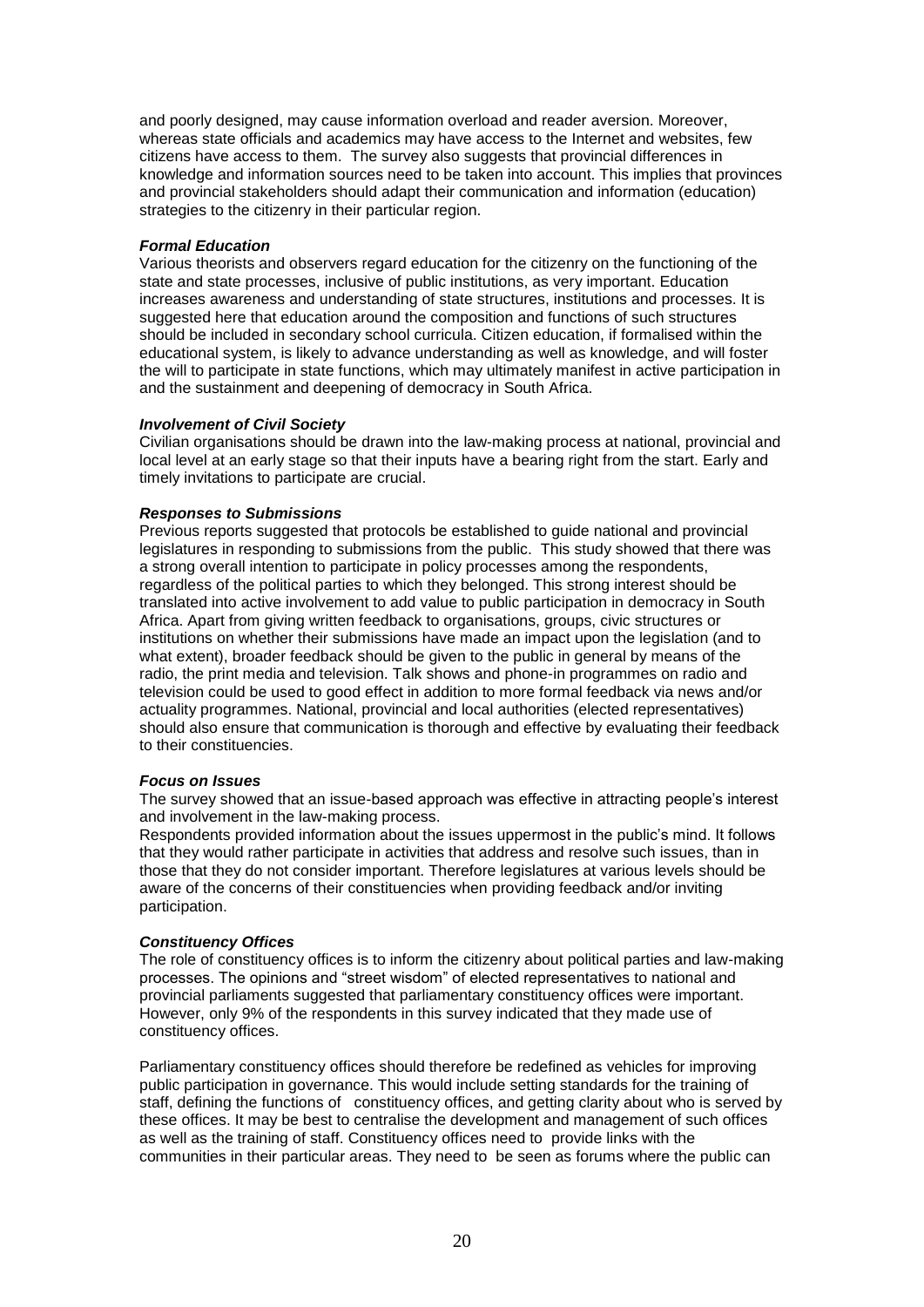articulate local interests, and where the general public is being exposed to information about legislation and government policy at national, provincial and local levels.

To fulfill their purpose, constituency offices should embark on effective communication on their role and how this role relates to the needs of their constituencies. This should be done through the relevant media.

The media, especially the radio, should be used more effectively in public participation programmes, e.g. the broadcasting of parliamentary deliberations, and phone-in radio programmes. Newspapers could have dedicated columns to inform and educate the public about new legislation and the process of participating in policy formulation and the legislative process. Moreover, regular feedback is essential. Constituency offices can be a useful information and communication tool. However, this study seems to indicate a need to popularise constituency offices and enhance their efficiency through benchmarking and performance evaluation, although the approach may have to be adapted to the particular province. It is perhaps also appropriate to consider the regulation of constituency offices through legislation. Their exact roles need to be defined to ensure that they serve their constituency as a whole and that the resources are optimally utilised. Training programmes and refresher courses for staff in such offices should become an entrenched practice.

#### *Disadvantaged Groups*

The recommendations so far can primarily be realised among so-called "literate" people, i.e. people able to read, and people who have access to the radio and television. People with little formal education however not be excluded from public participation. The survey revealed that the intention to participate in political processes was high overall, thus including poor and rural dwellers, - those sectors who are most likely to be illiterate and without access to radio and television. Other means of communication should therefore be employed to reach such groups, for example,audio-visual media, theatre and creative workshops. More resources should be allocated to the arts, for example street theatre, to overcome language and literacy barriers in communication between communities and government. The popular media can assist in highlighting, explaining and debating complex issues around governance. "Roadshows" by government departments, political parties and other stakeholders may also enhance communication — especially in rural areas or smaller towns.

## **VOICES OF THE HEALTH CARE WORKER**

Health care workers are the first line of the health care system and as such are exposed to a variety of experiences and environments. The South African health care system has a cadre of dedicated individuals who are energetic and enthusiastic about their responsibilities and motivated by a commitment to the public sector and the desire to serve people.

One of the most crucial aspects of health care provision is the relationship staff have with patients and communities. Patients respond positively to attention and encouragement. Good interaction between health care workers and patients/communities improve user satisfaction, utilisation, patient compliance and willingness to participate in service delivery. In addition, health worker morale is boosted by appreciation, and recognition. However, for many reasons doctors do not have the time, energy or desire to form close relationships with patients and communities and this has the opposite affect. In addition, relationships between colleagues are important to maintaining a common vision and improving service delivery. Effective service delivery depends on how well the health staff and users are operating as a team.

While it is important to listen to the concerns and complaints of frontline health care workers, such initiatives should guard against portraying these people as adversaries rather than partners. Health care workers work under extremely difficult conditions and do not have control over the allocation and distribution of resources they need to execute their jobs effectively. Anger at decisions taken by high-ranking government officials and poor management of the health care system is sometimes directed at frontline health care workers who have no power or avenues to challenge or change the situation.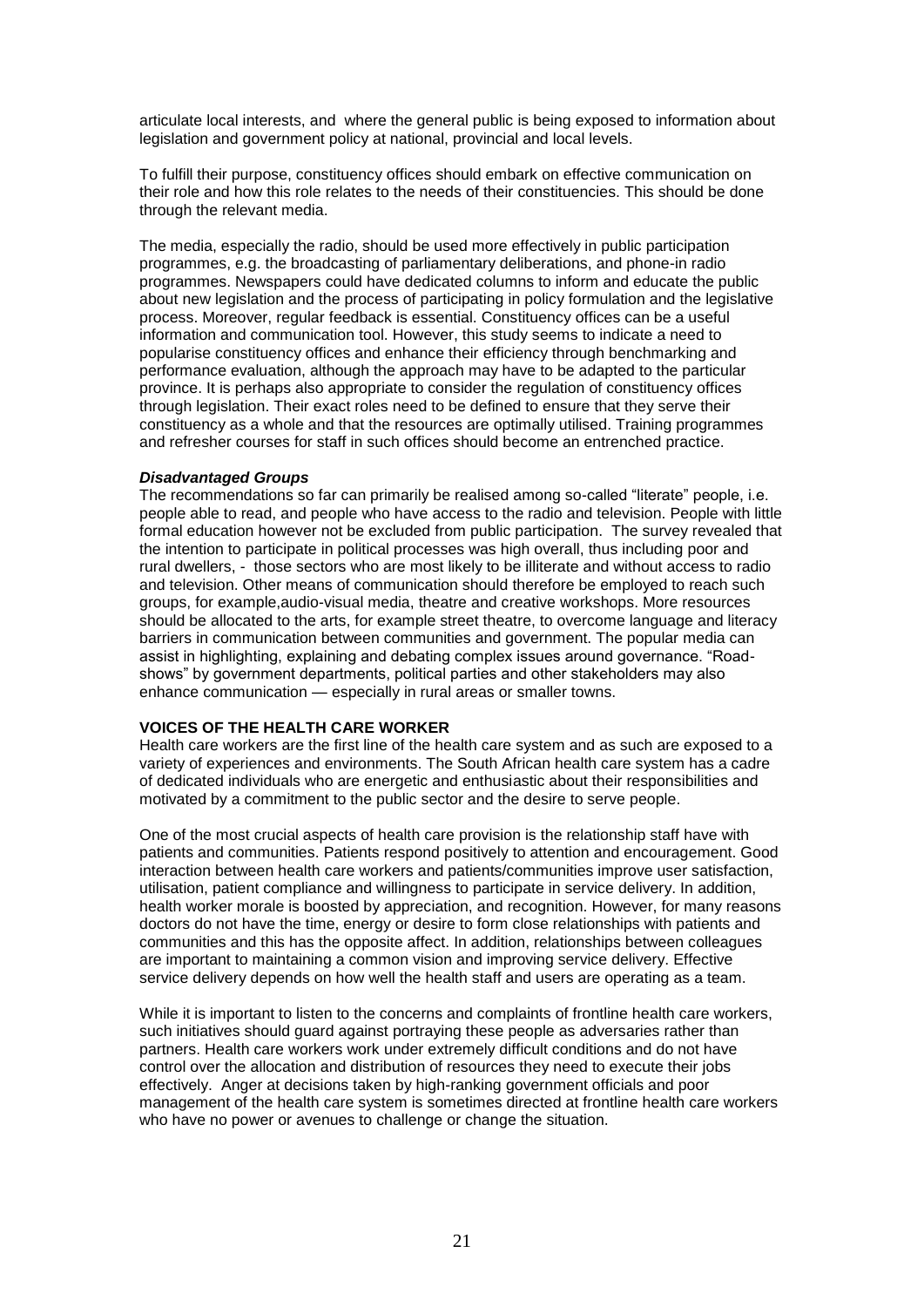In at attempt to chronicle the experiences of frontline health care workers, the Health Systems Trust staff conducted interviews with 11 nurses, six doctors, nine pharmacists, eight administrative clerks, and eight environmental health practitioners in 2002.<sup>xvi</sup>

Although the views expressed cannot be generalised to health workers in the country, by interviewing real people the idea was to bring to life the variety of subjects, concerns and stories that these people experience every day.

The main themes outlined were: training; working environment; facilities, infrastructure and resources; HIV/AIDS.

## *Training*

The initial training of PHC workers, particularly nurses, does not address real day-to-day needs and challenges such as: cultural diversity; community mobilisation and participation; community data collection analysis; interpretation and utilisation; problem solving; integration of PHC services; inter-sectoral collaboration; co-ordination.

Workers also cited restricted access to training and the failure to fully utilise their skills due to lack of resources, heavy workload and poor facilities. In addition, many health workers are experiencing stress because their training has not prepared them to perform the tasks that their jobs entail. A heavy workload also prohibits workers from being able to participate in training opportunities.

## *The Working Environment*

A number of areas were cited as areas of concern for health care workers.

## **Transformation**

The government and the health care sector are constantly changing in an effort to battle inequities and create a viable system for the country. While these changes are usually necessary, continuous and ongoing transformation has sometimes impacted negatively on quality of care and staff morale and knowledge. It is not uncommon for staff to be confused on what practices are being followed and what regulations have been put in place.

#### **Roles**

Due to the shortage of other health professionals, nurses are expected to perform multiple roles. They can work in any number of capacities including social worker, pharmacist, administrator, and physiotherapist and even do some of the duties of a doctor. The multiplicity of roles can be a source of job dissatisfaction and curtail professional growth.

#### **Workload**

Due to severe doctor shortages throughout the country, the brunt of the workload is placed on a smaller number of staff. A common consequence of unmanageable workload is stress, which results in low morale, rapid turnover of staff, and worsening of service delivery. It also impact on interpersonal relationships.

#### **Security**

The South African health sector is amongst the highest incidence of violence in the world. Recent research indicated that 61 per cent of surveyed health sector personnel had experienced at least one form of violence in the past year. Women are especially vulnerable. Nurses are three times more likely to experience violence in the workplace than any other occupational group.

#### *Facilities, Infrastructure and Resources*

Since 1994 a vast number of facilities, specifically clinics, have been built and infrastructure at many clinics has been improved. However, frequent breakdowns of equipment, electricity interruptions, lack of transportation and lack of sanitary water create huge problems. In addition, lack of space and shortages of medicine and even basic equipment like gloves and stethoscopes were highlighted.

## *HIV/AIDS*

Surprisingly many health workers were silent on the issue of HIV/AIDS. This could be because of feelings of hopelessness, lack of skills in counselling and palliative care, stigma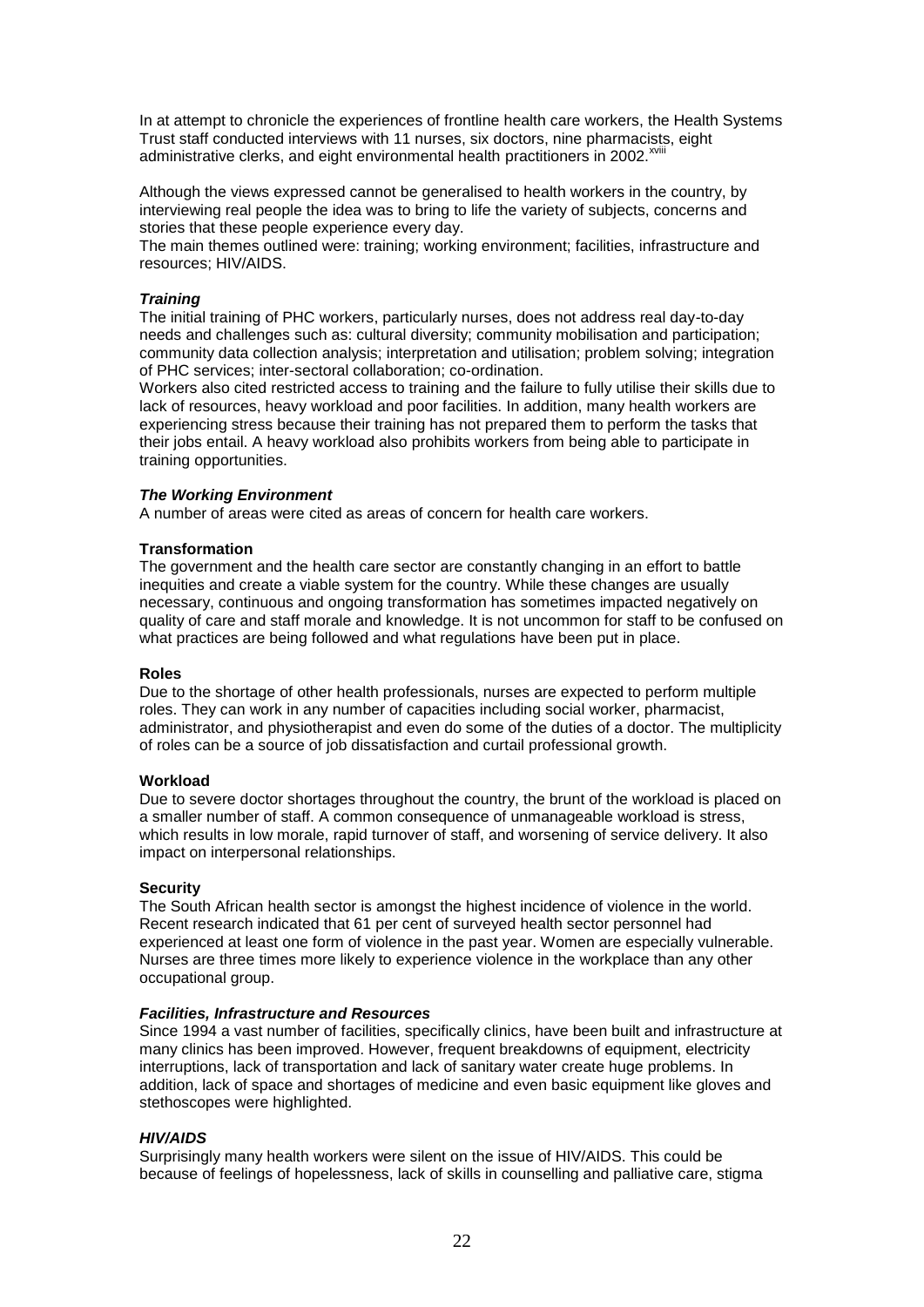and burn out as a result of having seen too much suffering. However, some worried that their efforts weren't making a difference.

## *Other staff*

Besides the interviews with health care workers, HST staff interviewed service users, policy makers and public health managers for the 2001 Health Review. While parliamentarians and managers were optimistic and dedicated, the sheer number of challenges facing them as they struggle to transform South Africa's health care sector into a viable system has created its own problems.

Users complained of overcrowding, long waiting times and limited hours of service, which are symptoms of under-resourcing.

For managers, job satisfaction was associated with factors like teamwork, good staff relationships, accessible management, recognition and affirmation of efforts and peer support. Sources of frustration were understaffing, heavy workload, limited physical space, poor remuneration, inadequate support from respective districts and arbitrary and unexpected summons to attend meetings.

In light of the above, it is crucial that any portrayal of the public health care system also reflects the difficult and challenging circumstances under which frontline health care personnel work.

## **COMMUNITY INVOLVEMENT – A survey**

In a survey of the dynamics surrounding community involvement in health, Friedman and Hall<sup>xix</sup> found that there was no single or uniform way in which community involvement evolved at the various clinics involved. Rather, 'every clinic reported some form of community involvement. In understanding this it was important to explore how community involvement started.'

The following is an excerpt of the survey findings.

"The most common way in which community involvement started was when nurses began to encourage the community to volunteer. They began to create roles within the health service for voluntary workers of different types. Some volunteers helped in the clinic, others in the community with providing support for example with the DOTS programme. One of the special groups of volunteers, the Village Health Workers were recruited to work with communities. They themselves started community projects in the communities in which they were volunteering. An important element was the involvement of the leadership in the community, both the traditional leaders as well as elected councillors. It also involved recognition of some important roles that people were already playing in the community, such as that provided by traditional birth attendants.

Not all initiatives for community involvement came from health personnel. In a few clinics it was the people themselves that recognised the need for a service closer to them, combined with their willingness to raise funds for the erection of a clinic or the extension of a service. In one community there was even the willingness of a community member to transport nurses for outreach activities. The recognition of the need for additional services in the community was sparked by various issues, but not least because of concern with the poor nutritional status of children and increasing HIV/AIDS in the community. In one case it sprung from dissatisfaction with the lack of medicines at the clinic.

Community involvement activities in its own right created further interest. This occurred in various ways, including holding meetings with the community, for example to create increased awareness about TB to engaging youth days which led to much greater involvement. A further useful strategy was to determine priorities, and thereby securing their support and involvement.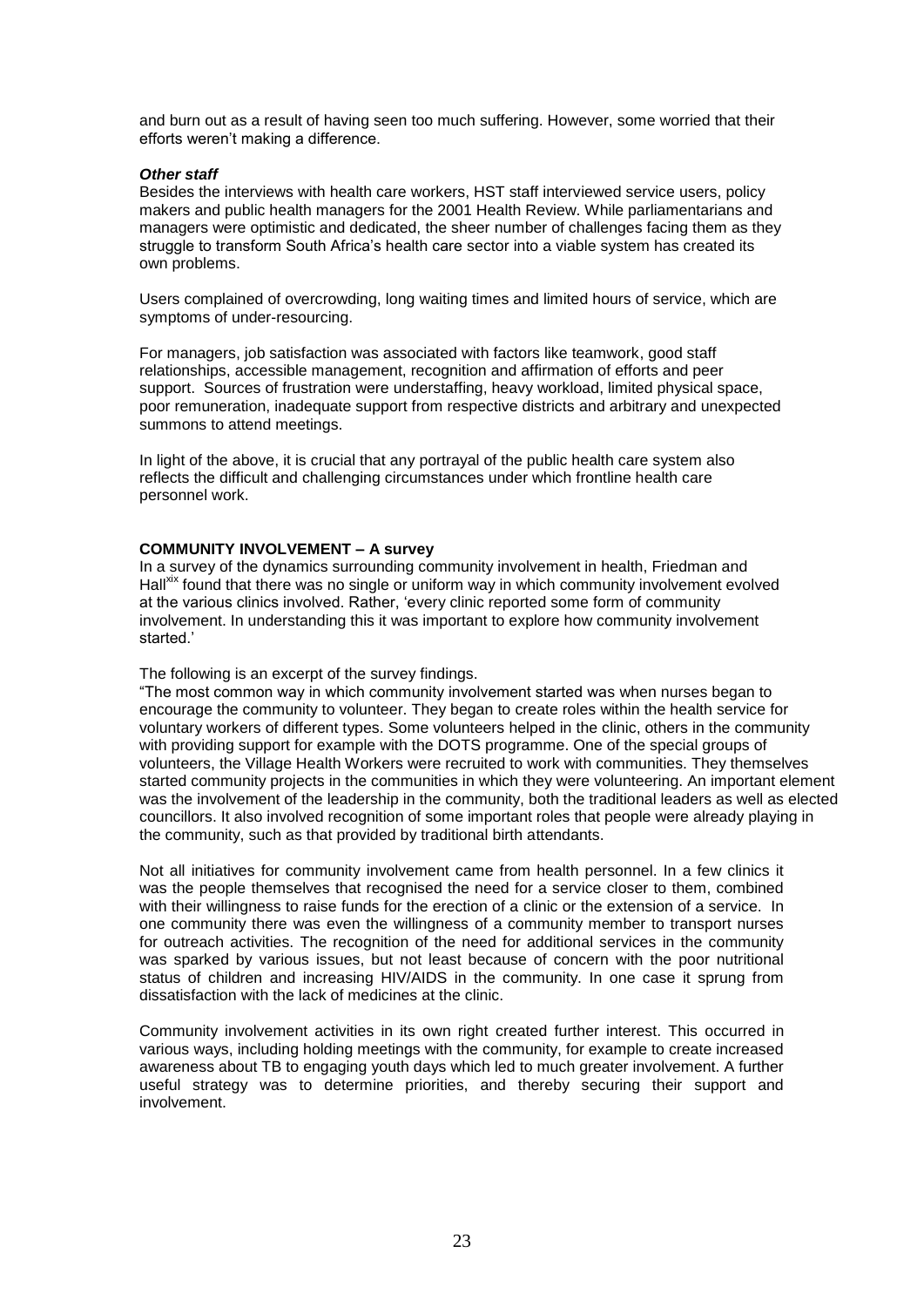| How community involvement started                                           | %  |
|-----------------------------------------------------------------------------|----|
| Village Health Workers recruited who then worked with communities           | 20 |
| Nurses wanted to teach self-reliance/encourage community                    | 20 |
| Creating roles for voluntary workers egg. in the clinic; DOTS support etc   | 20 |
| Involvement of counsellors and traditional leaders                          | 20 |
| Recognition of the value of traditional birth attendants who were supported | 13 |
| Need for a service closer to the people; community wanted a local service   | 13 |
| Fundraising for the erection of a clinic/provision of the service           | 13 |
| Establishment of a clinic committee elected by the community                | 13 |
| Concern with increasing HIV/AIDS in community led to interest               | 7  |
| Concern with poor nutritional status of children                            | 7  |
| A community member was willing to transport nurses for outreach             | 7  |
| Engagement with key figures who helped identify priorities and gave help    |    |
| Holding meetings with the community                                         | 7  |
| Youth organised health awareness days                                       |    |
| Nurses need for people to be more aware of PTB                              |    |
| Dissatisfaction with the lack of medicines at the clinic                    |    |

**Source: Friedman I, Hall, W** *Evaluating Community Participation in Health in Mount Frere – a rural area of the Eastern Cape* **[unpublished paper]**

## *Factors contributing to success*

About a third of the participants thought that the most important factors contributing to the success of community involvement was the motivation and encouragement of the community by nursing staff. Important in this was both a good attitude and approach in engaging with the community. Other important service factors included offering health education sessions, providing information, using the clinic as a venue for community meetings and allowing the community to hold their own health meetings at the clinic.

The provision of a free service, readily accessible medicines and the government's building a clinic were also felt to be important.

Some of the participants mentioned specific aspects of the how the clinic provided its services as instrumental in achieving successful community participation. For example when the staff of one clinic showed their willingness to share their problems with the community rather than hiding them. Or in another example, when the commitment of the staff to improving the service showed through their willingness to make small sacrifices such as working through lunchtimes or even overtime. Offering privacy and immediate referral if its was needed was felt by at least one of the participants as a critical factor.

Active health promotion, both in regard to HIV/AIDS, immunisation through campaigns and health awareness days also helped to develop community participation, and so also did publicising the Patient's Charter and encouraging feedback by means of a suggestion box.

| <b>Factors contributing to success</b>       | $\%$                     |
|----------------------------------------------|--------------------------|
| Motivation/encouragement of nursing staff    | 33                       |
| Good attitudes/approach of the nursing staff | 33                       |
| Providing health education/information       | 27                       |
| Providing a venue/holding meetings at clinic | 20                       |
| Providing free services/medicines            | 20                       |
| Government's building of a clinic            | 13                       |
| Community volunteers                         | $\overline{\phantom{a}}$ |
| Free availability of drugs made accessible   |                          |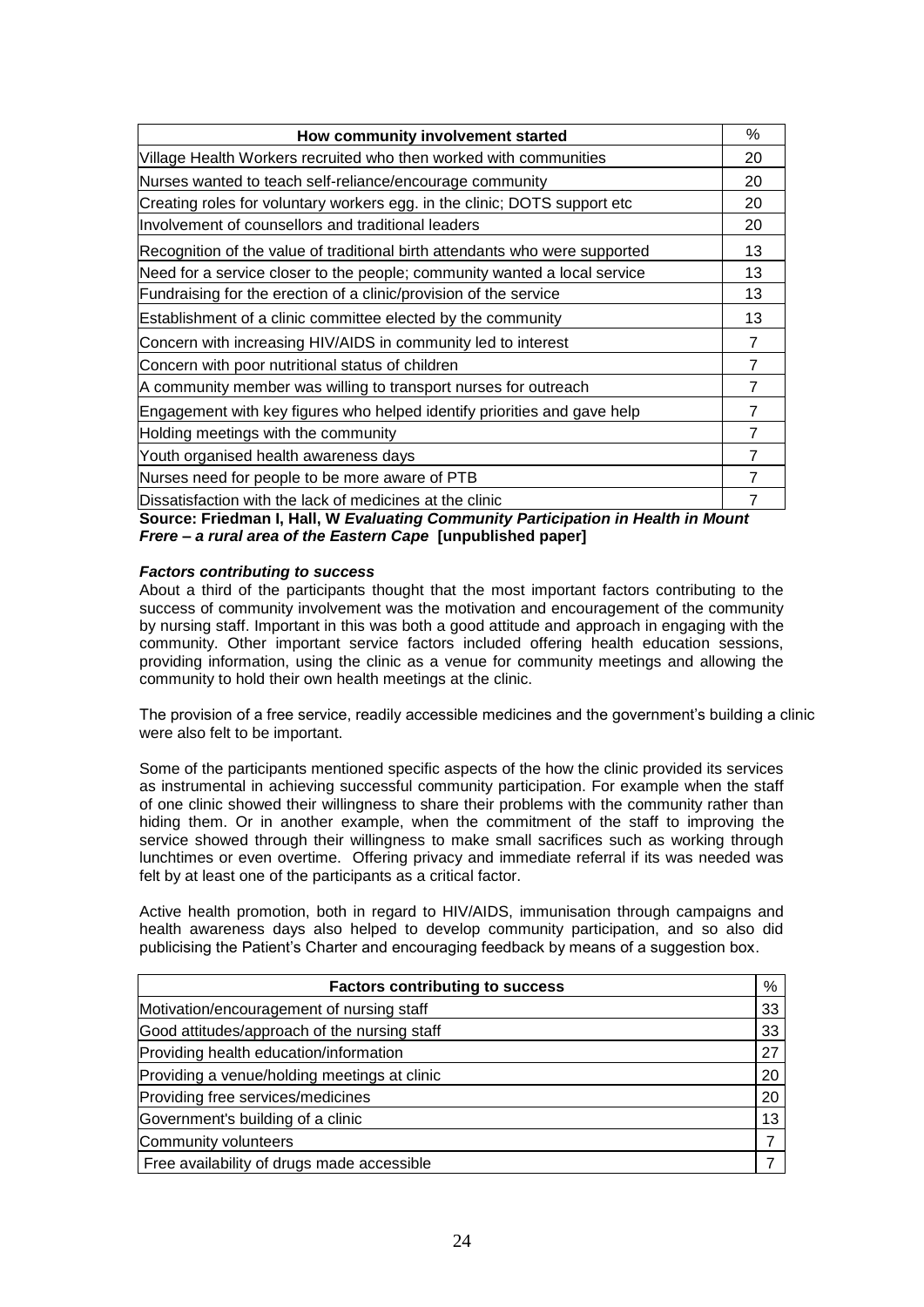| Staff sharing their problems with community                 |  |
|-------------------------------------------------------------|--|
| Promotion of an HIV/AIDS programme                          |  |
| Campaigns, e.g. EPI where VHWs helped                       |  |
| Health awareness days                                       |  |
| Improving service; privacy, immediate referral              |  |
| Willingness of staff to sacrifice. Egg lunchtimes, overtime |  |
| Publicising Patient's Charter; providing suggestion box     |  |

**Source: Friedman I, Hall, W** *Evaluating Community Participation in Health in Mount Frere – a rural area of the Eastern Cape* **[unpublished paper]**

#### *Community factors contributing to success*

More than a quarter of the nurses participating in the study felt that the most important community factor contributing to success was good human relationships, and a willingness to participate.

A range of other factors were also involved

- Leadership for example was important, both formally from traditional leaders mobilising their community to use services as well as from the informal enthusiasm and high motivation of ordinary community members.
- Community willingness to provide venues for outreach services or to transport nurses, to provide funds, to look after the clinic, to attend regular meetings, to volunteer as VHWs or DOTS supervisors and to motivate other members in the community. Direct participation of community in health promotion activities that contributed to success was participation in organizing or talking at the clinic or using entertainment such as drama or music as vehicles for health education.
- Understanding patient's rights and having pride in the heritage of their area and clinic were important. Participation by stakeholders from outside the area was often a source of inspiration
- Some of the success factors related to community members own need to generate income or produce, particularly after seeing other community members as being successful

| <b>Community factors contributing to success</b>              | %              |
|---------------------------------------------------------------|----------------|
| Good human relationships                                      | 27             |
| Community willingness to participate.                         | 13             |
| High motivation of some community members                     | $\overline{7}$ |
| Seeing other members with communal gardens                    | 7              |
| Great priority to generate income                             | $\overline{7}$ |
| Willingness to transport nurses to outreach clinics           | $\overline{7}$ |
| Using entertainment for education. Egg. Drama, music          | 7              |
| Community participate in organising and talking at clinic     | 7              |
| Participation of stakeholders from other areas                | 7              |
| Regular meetings; willingness to attend                       | $\overline{7}$ |
| Community willingness to provide venues for outreach services | $\overline{7}$ |
| Community willingness to provide funds for outreach services  | $\overline{7}$ |
| Community willingness to look after their clinic              | $\overline{7}$ |
| Community willingness to volunteer eg. VHWs, DOTS supervisors | $\overline{7}$ |
| Traditional leaders mobilising community to use services      | $\overline{7}$ |
| Pride in the community about its heritage and clinic          | $\overline{7}$ |
| Understanding of patient's rights                             | 7              |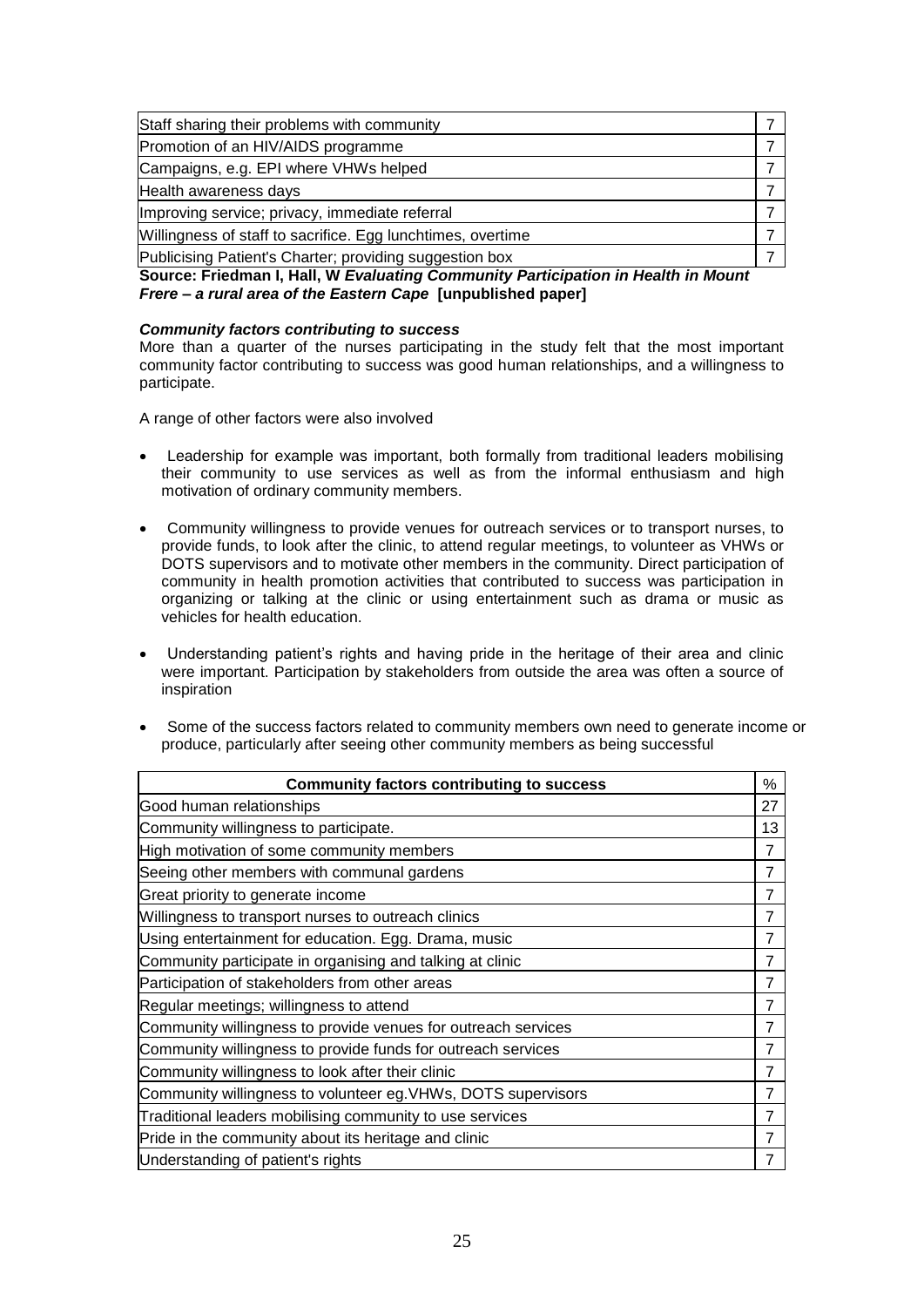## **Source: Friedman I, Hall, W** *Evaluating Community Participation in Health in Mount Frere – a rural area of the Eastern Cape* **[unpublished paper]**

### *Obstacles hindering success*

As with many other aspects of primary health care, forty percent of the participants felt that the long distances of people from the clinic or poor access due to roads or unfavourable geography combined with a lack of transport or an inappropriate vehicle were the greatest obstacles to achieving successful community participation.

Some of the obstacles related to the state of the services, such as shortages of medicines in the clinic, being short-staffed and hence staff being unable to attend community meetings, telephones being out off order in the clinic and generally inadequate channels for communicating with the community.

Other obstacles related to physical difficulties in the community, which as already mentioned included geographic barriers such as rivers being flooded in summer months, but also included poverty, inadequate communication facilities and the need to attend to ploughing or hoeing in the growing season.

Besides these several other more social and psychological factors were involved such as lack of confidence, misinterpretation of health rights, illiteracy and adults not wanting to talk about sex.

| <b>Obstacles hindering success</b>                     | %  |
|--------------------------------------------------------|----|
| Long distances from clinic; poor access                | 40 |
| Lack of transport/ appropriate vehicle                 | 40 |
| <b>Bad roads</b>                                       | 27 |
| Lack of incentives for VHWs                            | 20 |
| Community lacking knowledge, information or interest   | 20 |
| Hoeing and ploughing season                            | 13 |
| Shortages of medicines/drugs in clinic                 | 13 |
| Lack of motivation of some community members           | 7  |
| Physical barriers egg. Rivers often flooded in summer  | 7  |
| Adults not wanting to talk about sex                   | 7  |
| No communication facilities within the community       | 7  |
| Illiteracy                                             | 7  |
| Misinterpretation of health rights                     | 7  |
| Poverty                                                | 7  |
| Lack of confidence                                     | 7  |
| Telephone out of order in the clinic                   | 7  |
| Poor communication                                     | 7  |
| Clinics being short-staffed; unable to attend meetings | 7  |

**Source***:* **Friedman I, Hall W.** *Evaluating Community Participation in Health in Mount Frere – a rural area of the Eastern Cape* **[unpublished paper]**

## *Benefits of community involvement*

Nearly half of all the participants saw the good rapport between community and clinic nurses as the main benefit of community involvement. But many also saw benefits in the increased range of services that could be offered, as for example in traditional birth attendants (TBAs) delivering some babies, improving the DOTS programme, or VHWs following up TB defaulters, providing education, transferring people to clinic, improving geriatric care and finding additional children to be immunized. This led to increasing rates of immunisation.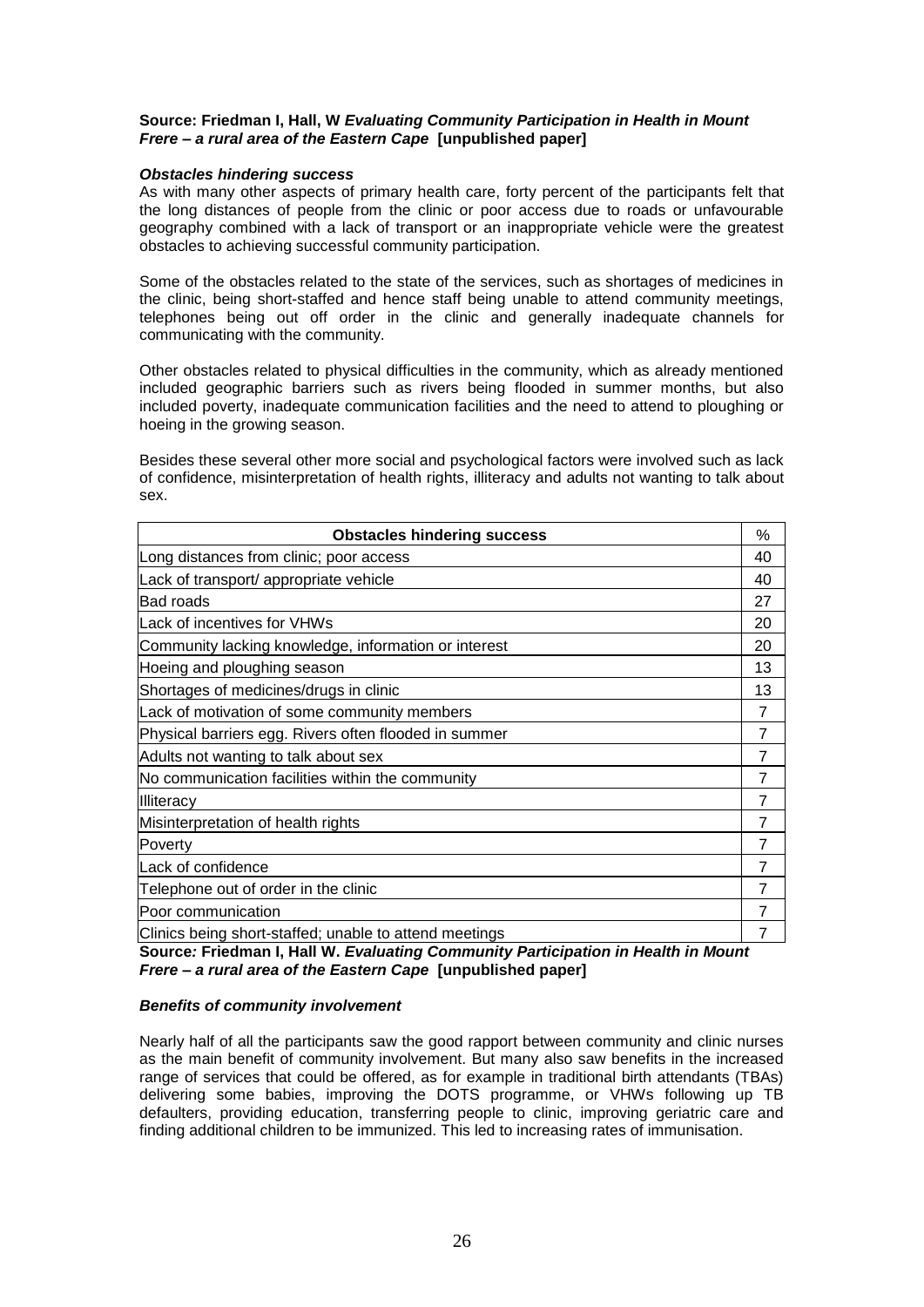There was the view that this was leading to decrease in deaths among the under 5s from diarrhoea and measles as well as a decline to malnutrition. The more appropriate use of medicines was leading to fewer shortages of drugs at the clinic.

As a result, the community feel part of the health system and staff feel that they can appeal to the community to solve problems, such a break in at the clinic.

People were feeling much more free to talk to staff about HIV/AIDS, with better reporting of problems, improved dissemination of information. Condom use was increasing amongst the youth. With greater community awareness, disease outbreaks were reported.

A clinic had been built. There was a faster service at the clinic and the quality of people's lives was improving."

| <b>Benefits of community involvement</b>                                          | %              |
|-----------------------------------------------------------------------------------|----------------|
| Good relationship between community and nurses - good rapport                     | 47             |
| TBAs. Egg. deliver some pregnancies                                               | 20             |
| VHWs egg. To follow-up on TB defaulters, find additional children to be immunised | 13             |
| Improved awareness of and use of use condoms, especially among youth              | 13             |
| Improved access to services & care e.g. immunisation                              | 13             |
| <b>Identification of DOTS volunteers</b>                                          | 13             |
| Decrease in deaths among under 5s from diarrhoea & measles                        | 13             |
| More appropriate use of drugs – fewer shortages                                   | 13             |
| People feeling free to talk about STDs, HIV/AIDS                                  | $\overline{7}$ |
| Improved geriatric care                                                           | $\overline{7}$ |
| Dissemination of information on health                                            | $\overline{7}$ |
| Community feel free to report problems                                            | $\overline{7}$ |
| Gradual improvement in the quality of life                                        | $\overline{7}$ |
| Greater community awareness - disease outbreaks reported                          | $\overline{7}$ |
| Building of a clinic                                                              | $\overline{7}$ |
| Decrease in malnutrition e.g. kwashiorkor                                         | $\overline{7}$ |
| Community feel part of the health system                                          | $\overline{7}$ |
| Clinic staff can appeal to community to solve problems; e.g. Break-in at clinics  | $\overline{7}$ |
| lFaster service                                                                   | $\overline{7}$ |
| VHWs provide education and help to transfer people to clinic                      | $\overline{7}$ |

**Source:** *Friedman I, Hall, W* **Evaluating Community Participation in Health in Mount Frere – a rural area of the Eastern Cape** *[unpublished paper]*

#### **SOME EXAMPLES OF COMMUNITY ACTION AND SOLUTIONS**

#### *The Mntwana Clinic*

The Mntwana Clinic initiative in Mount Frere<sup>xx</sup> serves as an example of how community action can improve health services at a local level. The Mntwana Clinic serves 9 locations which comprises approximately 20 000 people - the area is characterised by deep poverty and severely underdeveloped infrastructure. Most communities live in small villages or locations scattered over the hillsides. Access to health care is obfuscated by poor roads, lack of suitable vehicles and long distances to the clinic.

Supported by the Health Systems Trust (HST), a clinic committee comprising political structures, key community members, non governmental and community based organisations, traditional and spiritual leaders was formed. Members identified the key health needs of the area served by the clinic and developed a plan of action to address these needs.

The clinic committee collected R10 per annum from every household which was invested in a savings account and used to purchase equipment like a Blood Pressure (BP) machine,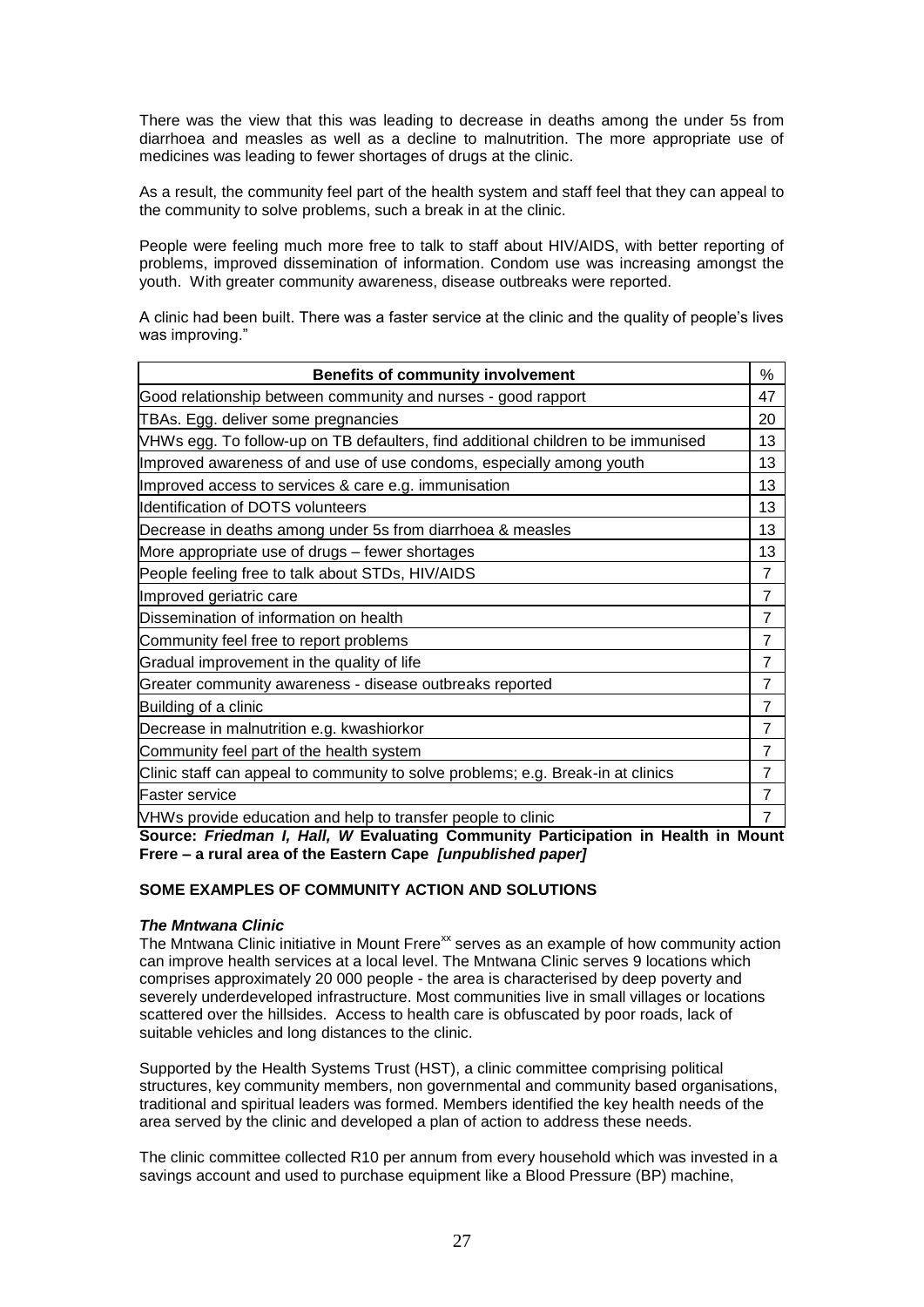paying an honorarium to voluntary night watchman who watched over the clinic at night. Funds were also used to build a waiting room at the clinic, buy benches and to pipe water to the clinic. The latter proved to have been a fruitless exercise as the local reservoir is out of order.

The committee also articulated the community's need for a mobile health service. Monies (ranging from 50c to R2 per person) were collected from the area to be visited which was then used to pay the transport costs (a hired van or bakkie) of the nurses to the area. Voluntary community/village health workers assist the nurses by taking temperatures, blood pressures, weighing children, urine testing and other routine tasks for which they have been trained.

As a result of the community's initiatives, the quality and coverage of health services were improved.

The Mnwtana example however, does provide a few important caveats. Firstly, while community donations/contributions might have played an important role in upgrading the quality of the health service provided, this model must not be seen as completely desirable especially in contexts where people live in grinding poverty and the contribution of even a minimal amount of money might be prohibitive. Secondly, while community donations might play a crucial role in delivering basic services to a (usually poor) community, the state should not be simply absolved of its responsibility to provide such necessities. There needs to be a balance between communities taking short term measures to ensure that they contribute to an improved health service and sustained action and monitoring to ensure that the state delivers on its responsibilities.

#### *Clinic committees*

In 2001 the people of Chesterville decided to establish a clinic committee to meet bi-monthly or when an urgent need arises and discuss problems together with the clinic's management. As Sizwe Shezi, an HST member who recently joined the committee as an advisor, said  $x^{\text{xx}}$ , the community felt the clinic was not rendering a good service to the public and they, as the community, needed to do something to correct that.

According to Shezi, the committee has managed to: raise awareness about health and health care delivery; bridge the gap between the clinic as the service provider and the community as the consumers; establish good working relationships with community structures and leaders; open communication channels between all clinic stakeholders; empower community members to ask questions about their health rights.

There were some significant challenges to getting the committee up and running including the following: convincing the community of the need to play a role in their health care delivery; convincing clinic management and staff that the committee is not there to police them; finding suitable dates and times for meetings where everybody was present and securing support from community leaders like councillors and leaders of community structures. In addition, there are no clear guidelines or regulations for the make up, responsibilities and powers of a clinic committee or hospital committee. Provincial governments are responsible for drafting these guidelines but most, with the exception of the Limpopo Province, are waiting for the national government to pass its long awaited National Health Bill so that it does not supersede the quidelines.

In Limpopo draft guidelines have been drawn up and are being examined to see how well they will work.

Despite the lack of regulations and guidelines, the clinic can investigate complaints from the public about the clinic, work with clinic management to address problems like crime at the clinic, building and staff safety and security, and shortages of medicines, act as a link between the clinic and community, assist the clinic to monitor TB patients on treatment and encourage community members to become community health workers and help at the clinic.

In Chesterville the community plays a central part in the committee's work. The community gives the committee its mandate and also keeps the committee accountable. The reasons for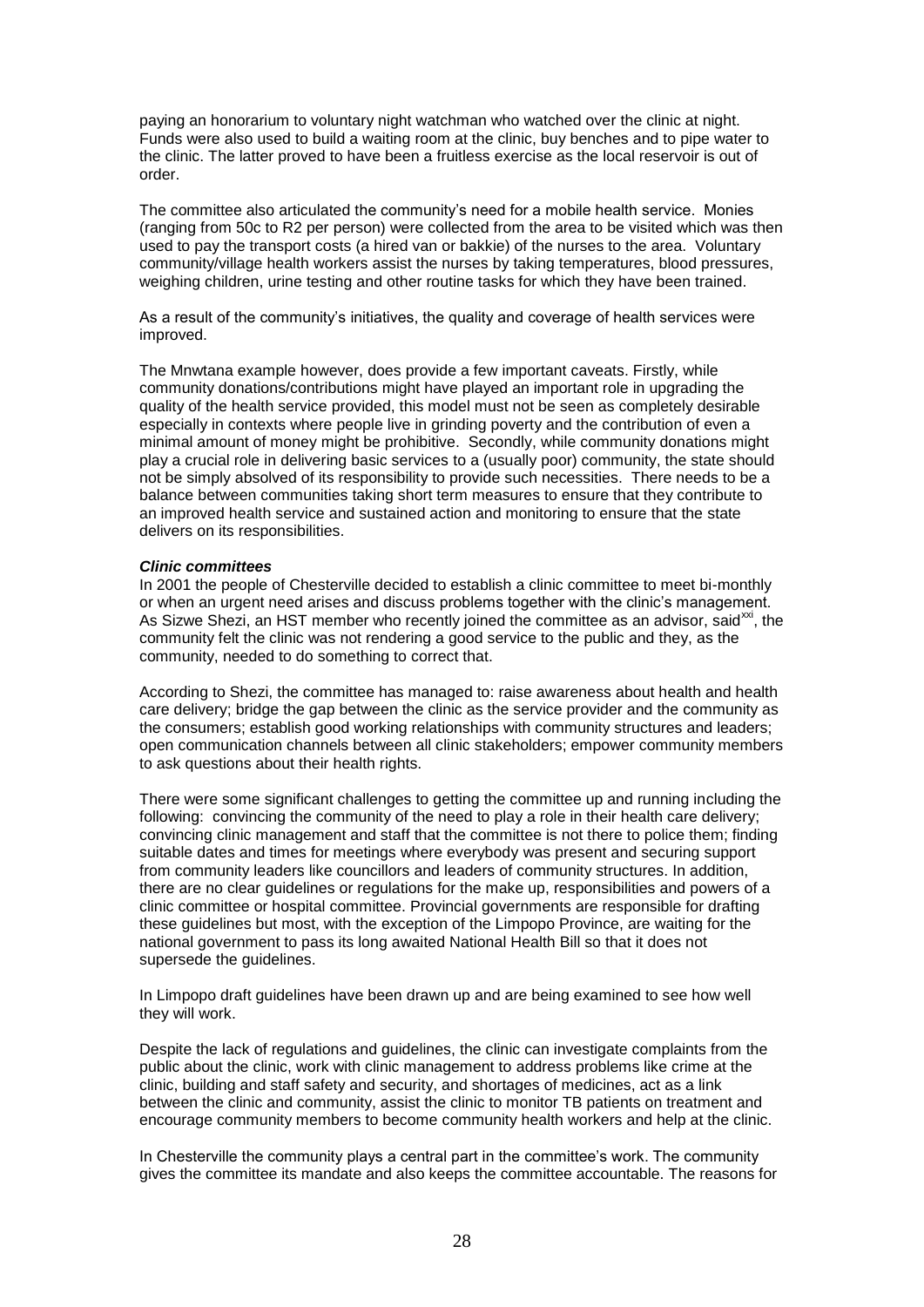such a level of commitment, according to Shezi, is that the committee realized that they are there to serve the interest of the community and the community, after many meetings, started to see the important role the committee was having in improving health care delivery in their area.

So far the committee has: identified the need for an induction workshop for the committee on their functions and responsibilities; identified the need for a partnership between all stakeholders to address problems facing the community and clinic; agreed to set up regular meetings to monitor progress; held a workshop to discuss guidelines and committee's role; met with department of health officials to discuss the functions of the committee and establish a good working relationship with the district health management and the city health department. It has also increased access to information and co-operation between those involved.

However, according to Shezi, community participation is not optimal - there are political differences within the community, a lack of collective leadership and a lack of trust amongst all role players which creates difficulties on their own.

The committee is made up of several community representatives (who make up the majority of the committee), a clinic representative (the senior sister) and ward councillors and Members of Parliament residing in the community. The community representatives were elected in a community meeting called by a CBO and the others were invited to serve.

The eventual goal is to have a clinic committee for every clinic in the country. Some of the challenges to achieving this goal include the following:

- There is no national representative to spearhead the effort from the highest level
- There are no national or provincial guidelines on how to set up committees
- Communities are not aware that they are supposed to take an active role n running their clinics and hospitals as per legislation
- Communities don't want to get involved
- In some cases the environment is not conducive for such initiatives to take place

Shezi recommend that strong political leadership advocating the establishment of clinic committees and participation in health, clear guidelines, and strategies to teach communities the importance of playing a role in improving their own health service delivery and their constitutional rights and how to claim those rights will help to address the situation.

## *Advocacy Groups*

#### **The Treatment Action Campaign (TAC)**

The TAC Web site<sup>xxii</sup>, which includes a plethora of applicable research and documents, clearly outlines the group's objective and strategy:

TAC was launched on 10 December 1998, International Human Rights Day. Its main objective is to campaign for greater access to treatment for all South Africans by raising public awareness and understanding about issues surrounding the availability, affordability and use of HIV treatments. TAC campaigns against the view that AIDS is a 'death sentence'.

TAC's objectives are to ensure access to affordable and quality treatment for people with HIV/AIDS; prevent and eliminate new HIV infections; improve the affordability and quality of health-care access for all.

It aims to do this by:

- Promoting treatment awareness and treatment literacy among all people.
- Campaigning for AZT and Nevirapine for pregnant women to prevent mother-to-child transmissions.
- Campaigning against profiteering by drug companies and other bodies.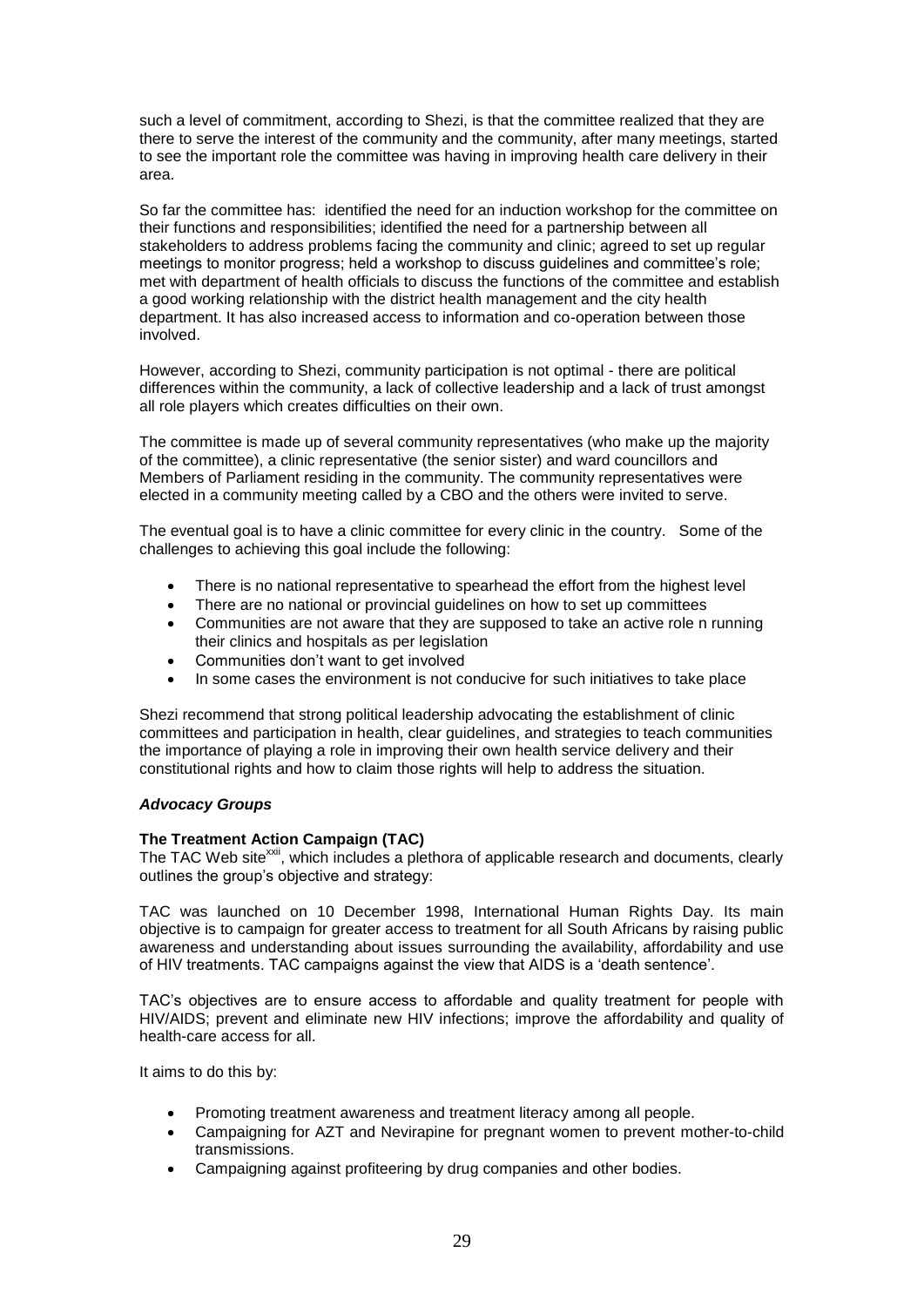- Building a mass TAC membership.
- Building networks and alliances with unions, employers, religious bodies, women and youth organisations, lesbian and gay organisations and other interested sections of the community.
- Maintaining TAC visibility through posters, pamphlets, meetings, street activism and letter writing.
- Targeting pharmaceutical companies to lower the costs of all HIV/AIDS medications and maintain pressure on the government to fulfil its HIV/AIDS obligations.

The group has gained public prominence through its controversial strategy in which it has brought a successful court case against the South African government that required the government to provide anti retrovirals to people with AIDS. It has also used civil disobedience campaigns and the media to raise awareness of the issue and the group's objectives.

#### **Massive Effort**

The Massive Effort Campaign (MEC) is a global non-profit organisation established to organise the social movement against AIDS, tuberculosis, malaria and other diseases of poverty.<sup>xxii</sup>

The group was established on 10 September 2001 with a board of directors and group of founding members representing the private sector and NGO community. The Massive Effort team functions as a network with a small group of professional staff supported by a wide range of experts giving inputs when required.

The group's goals are:

- To mobilise society against diseases that keep people in poverty.
- Using state-of-the art advocacy, communication and marketing strategies to create and sustain an effective global movement committed to improving the health of the world's poorest people through ensuring TB and malaria deaths are reduced by half
- Reduce HIV infections by 25%, by the year 2010
- Save further lives by preventing childhood diseases and maternal and prenatal conditions.

In April the group co-ordinated a campaign to fight the tax on malaria nets. Hundreds of school children sent post cards to the national government in Pretoria asking for the tax to be removed as the government had said it would several years ago.

The group is funded and sponsored by several organisations and companies including Medvantis and Winteruther.

## *People's monitoring of the health system*

The following is a useful example from India of the role that communities can play in monitoring delivery of health care at a local level.

'If people could monitor the health services that they should rightfully get, then they could also play a responsible part in making the public health system work. A step towards this was the implementation of the `health care calendar programme' in over 100 hamlets of Dahanu *taluka*. The activity was based on people's monitoring of village-level healthcare services. A healthcare calendar is hung in the village depicting the timetable of the auxiliary nurse midwife (ANM) and multi-purpose worker (MPW) in the form of pictures. The health personnel are asked to sign on the respective dates when they visit the village. If they do not come as planned, the villagers mark their absence. This enables the village health committee to raise the issue of erring health personnel in joint meetings with the medical officers.

An interesting survey was done in 56 hamlets about the effect of this programme on the functioning of the health personnel. It was seen that the village visits of the ANM had almost doubled since the programme was started. 78 per cent of hamlets reported ANMs now completed their work, but only 32 per cent hamlets reported signing on the respective calendars. 46 per cent of ANMs completed their work but refused to sign on the calendar.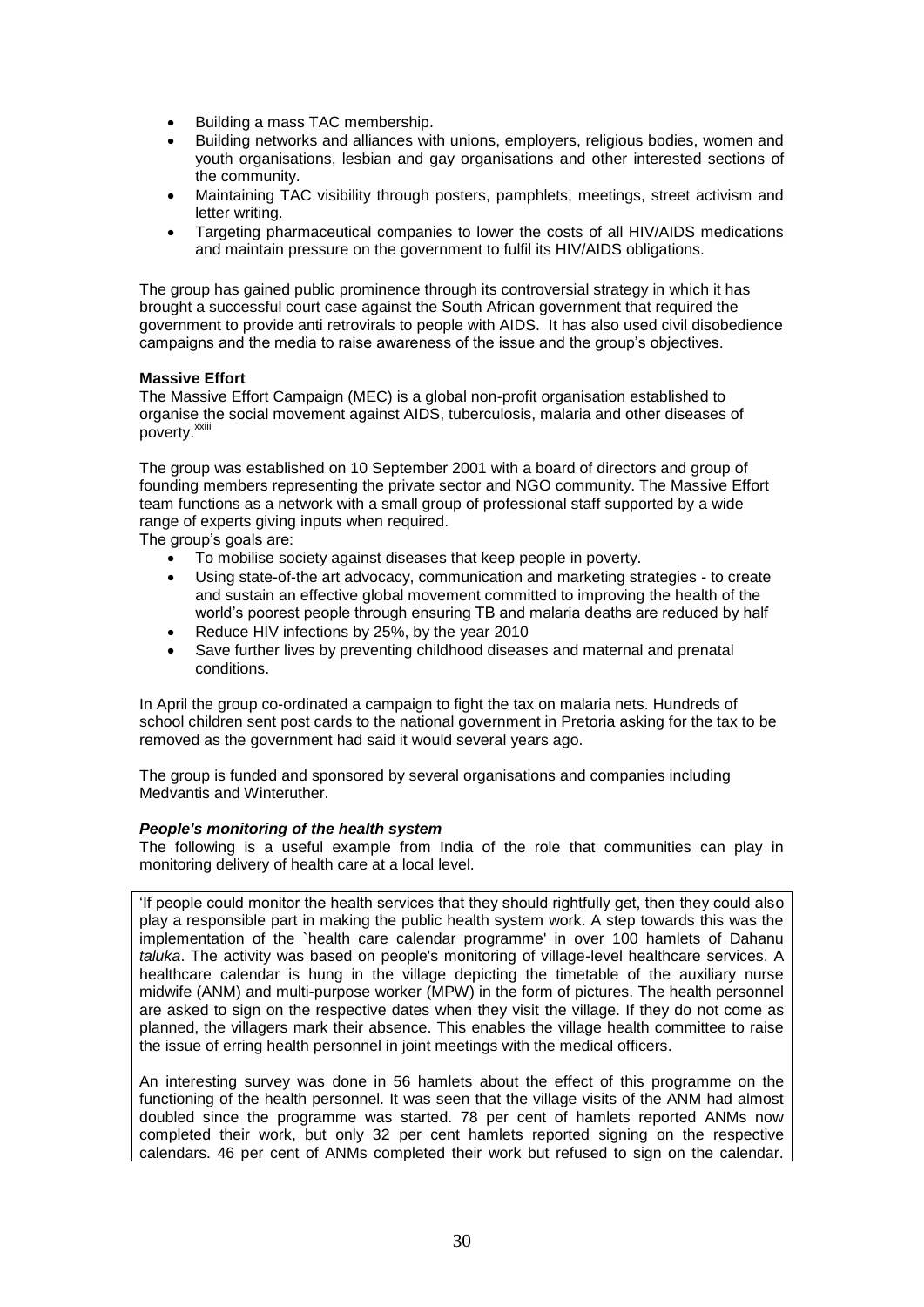However the health personnel do not seem to like this idea. Their resistance to signing on the calendars offers a glimpse of the difficulties on the path' ahead.<sup>'xxiv</sup>

## **CONCLUSION**

Community participation in development of health services and delivery of effective, quality health services to the community is essential.

As has been outlined, community participation and involvement can take many forms. A group can be formed to influence policy-making and the legislative process or take a more confrontational role in the form of protest and lobby groups. Additionally, individuals can write politicians to raise their concerns and keep tabs on government processes.

Either way, something must be done to provide the public with the tools and knowledge they need to influence the decision-making process or have their concerns addressed. As things stand not enough of the population can take an active role because they don't know how the government works. Many do not even know they *can* take an active role.

Just as importantly, the public needs to realize that they have rights when it comes to health care in South Africa. While those rights, if the highlighted court cases are any indication, aren't universal but are constrained by limited resources, they are there to some degree and should be pursued by the public.

Ultimately the public must take care of itself and protect its rights. It can't rely wholeheartedly on politicians and the health care sector to do it for them.

Helping to transform the public health system may seem like a massive and sometimes insurmountable obstacle. As a result, many chose to accept the situation as it is, rather than to actively engage with the system. In reality, it is the small battles and little pockets of activism and community participation that eventually help to transform the system. ''Social activism will always be about hard struggles to wage, often impossible to win, at least in obvious ways, so often every battle appears lost but over time, consciousness shifts and suddenly society shifts and the day is won.''

## **STAKEHOLDERS**

| Dr. Rene Loewenson                                            | rene@tarsc.org          |
|---------------------------------------------------------------|-------------------------|
| An expert on public participation in the health sector. Based |                         |
| in Harare, Zimbabwe with the Training and Research            |                         |
| Support Centre.                                               |                         |
|                                                               |                         |
| <b>Sizwe Shezi</b>                                            | sizwe@hst.org.za        |
| Communications officer - community empowerment. Based         | (031) 307 2954ext. 148  |
| in Durban, he has been working with the Cato Manor and        |                         |
| Chesterville clinic committees and is involved in trying to   |                         |
| establishing clinic committee guidelines.                     |                         |
|                                                               |                         |
| <b>Lynette Sait</b>                                           | Isait@hst.org.za        |
| HST's parliamentary consultant. She has information           | $(021)$ 403-3127        |
| regarding legislative processes, i.e. approving of bills and  | $(083)$ 412-1160        |
| regulations, and connections within parliament.               |                         |
|                                                               |                         |
| <b>Janine Hicks</b>                                           | (031) 304 8351          |
| Director of the Centre for Public Participation               |                         |
|                                                               |                         |
| <b>Thando Ford</b>                                            | thando@hst.org.za       |
| HST's nutritional programme director. She is often out in     | (031) 307 2954 ext. 133 |
| the field interacting with communities and has extensive      |                         |
| knowledge on health related situations in various             |                         |
| environments.                                                 |                         |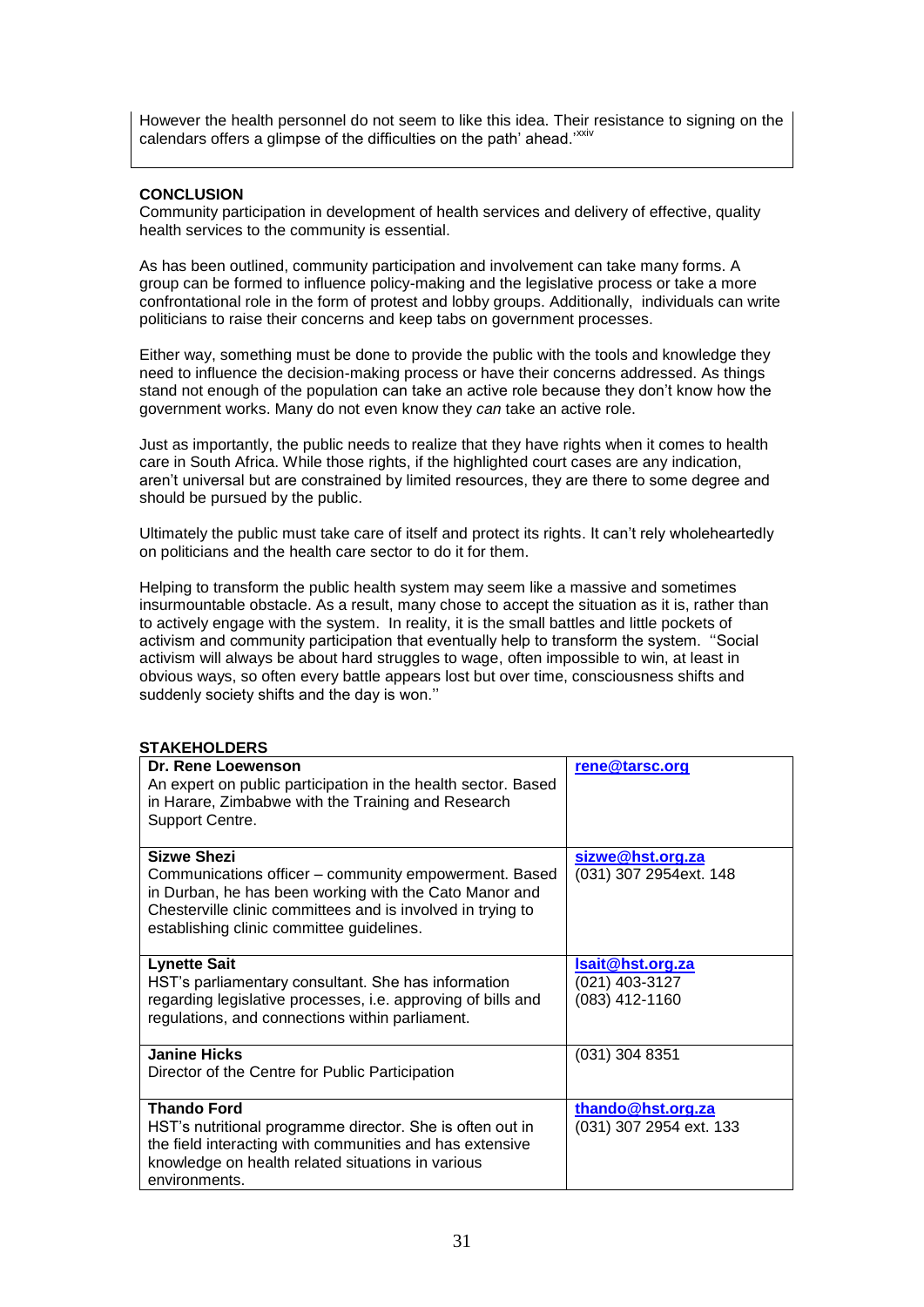| Prof. Di Mc Intyre<br>Associate Professor and Director of the Health Economics<br>Unit at the University of Cape Town. Her research includes<br>health sector reform, resource allocation and equity issues.                                                                                                                                                                                                                                                                                                              | dimac@cormack.uct.ac.za<br>(021) 406 6537                                                                                                                         |
|---------------------------------------------------------------------------------------------------------------------------------------------------------------------------------------------------------------------------------------------------------------------------------------------------------------------------------------------------------------------------------------------------------------------------------------------------------------------------------------------------------------------------|-------------------------------------------------------------------------------------------------------------------------------------------------------------------|
| <b>Prof. Lucy Gilson</b><br>Associate Professor and Deputy Director of the Centre for<br>Health Policy at the University of Witwatersrand and Senior<br>Lecturer in Health Economics for London School of<br>Hygiene and Tropical Medicine. Her research has focused<br>on health sector reform issues and equity.                                                                                                                                                                                                        | lucyg@mail.saimr.wits.ac.za<br>(011) 489 9941                                                                                                                     |
| <b>Prof. Sandra Liebenberg</b><br>Founded the Socio-Economic Rights Project of the<br>Community Law Centre. Author of a number of works on<br>socio-economic rights and their relation to social change in<br>South Africa. Has been involved in advocacy aimed at<br>advancing the realisation of socio-economic rights.                                                                                                                                                                                                 | sliebenberg@uwc.ac.za<br>(021) 959 3603                                                                                                                           |
| <b>Muzi Matse</b><br>Member of HST. Has been working with the Limpopo<br>Provincial government to develop a set of guidelines<br>relating to clinic committees and health forums in the<br>province. Draft guidelines have already been brought up<br>and are being looked over.                                                                                                                                                                                                                                          | muzi@hst.org.za<br>(011) 403 2415<br>(083) 446 2162                                                                                                               |
| South African Human Rights Commission<br>Derives its powers from the Constitution and the Human<br>Rights Commission Act of 1994. Works with government,<br>civil society and individuals, both nationally and abroad, to<br>fulfill its mandate and serves as both a watchdog and a<br>visible route through which people can access their rights.                                                                                                                                                                       | <b>Phumla Mthala</b><br>$(011)$ 484 8300<br>(072) 338 3872                                                                                                        |
| Dr. Steve Reid<br>Member of CHESS (Centre for Health and Social Studies),<br>University of Natal and former chair of the Rural Doctors<br>Association of South Africa.                                                                                                                                                                                                                                                                                                                                                    | sreid@iafrica.com<br>(031) 260 1569<br>(083) 4471907                                                                                                              |
| Prof. Leslie London<br>Member of the School of University of Cape Town's Public<br>Health and Primary Health Care which has a diverse<br>involvement in human rights teaching, research and<br>advocacy. This collaboration took the form of the launch of<br>the Health and Human Rights Project (HHRP) in April 1997<br>whose aim was to provide input to the Truth and<br>Reconciliation Commission's Health Sector hearings, and<br>to facilitate the promotion of human rights in the health<br>sector more broadly. | Il@cormack.uct.ac.za<br>(021) 406 6524                                                                                                                            |
| <b>Treatment Action Campaign</b><br>TAC's main objective is to campaign for greater access to<br>treatment for all South Africans, by raising public<br>awareness and understanding about issues surrounding<br>the availability, affordability and use of HIV treatments. TAC<br>campaigns against the view that AIDS is a 'death<br>sentence'.                                                                                                                                                                          | <b>Nonkosi Khumalo</b><br>(072) 231 1422<br><b>Rukia Cornelius</b><br>(021) 788 3507<br>Sipho Mthathi<br>(072) 424 7180<br><b>Nathan Geffen</b><br>(084) 542 6322 |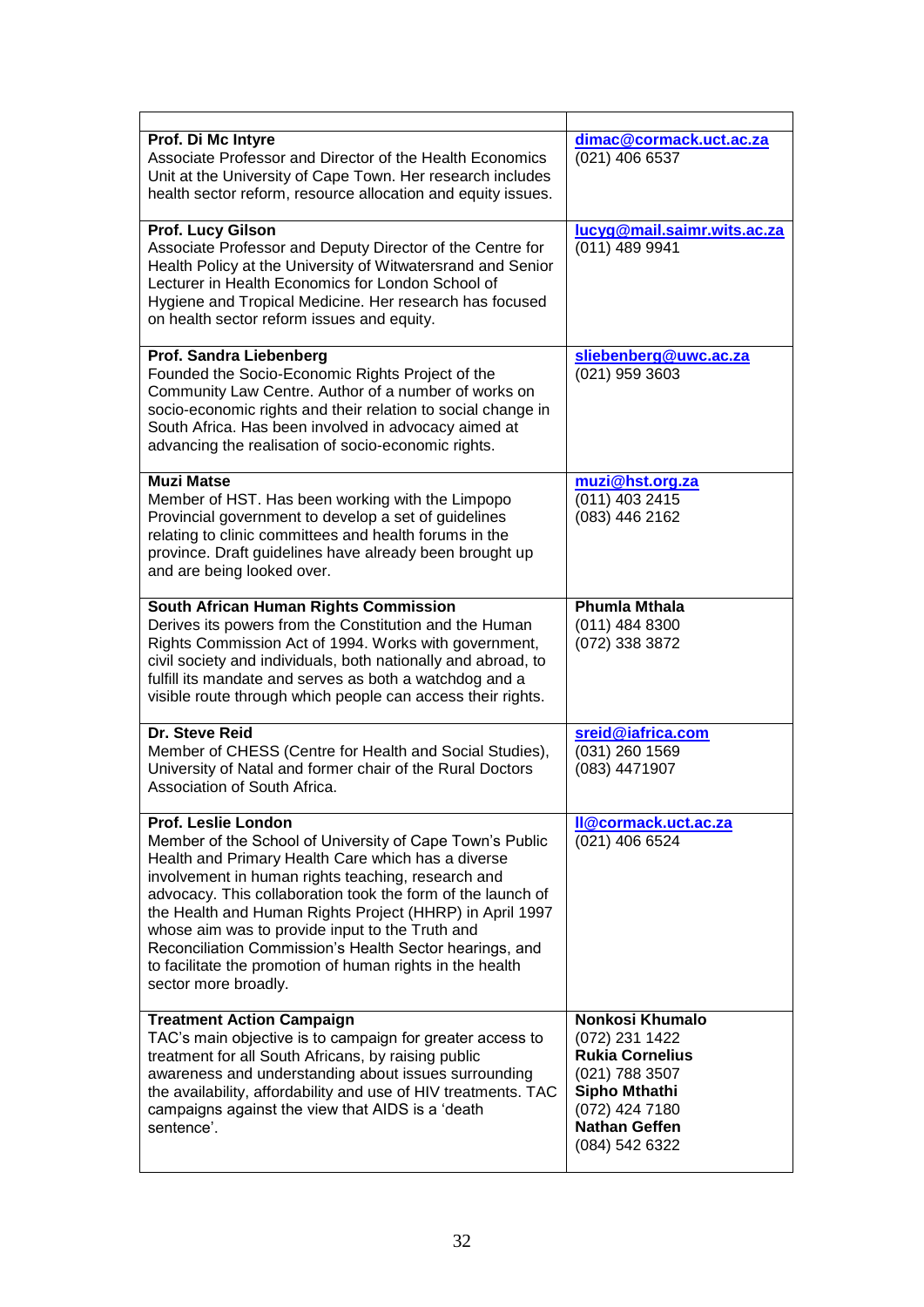| Mr. Msomi<br>Chairperson of the Chesterville Clinic Committee                                                                                                                                                                                                                              | (072) 226 8652                                           |
|--------------------------------------------------------------------------------------------------------------------------------------------------------------------------------------------------------------------------------------------------------------------------------------------|----------------------------------------------------------|
| <b>Wendy Hall</b><br>Research and Information Officer in the Local Government<br>and Health Project. Main interest is in public health and<br>delivery of quality health care to the most disadvantaged,<br>particularly in rural areas. Also involved in the Mntwana<br>Clinic initiative | hstwendy@sai.co.za<br>$(033)$ 394 3363<br>(082) 821-3675 |

## **REFERENCES**

 i Loewenson, R. (2000) *Putting Your Money Where Your Mouth Is: Participation in Mobilising and Allocating Health Resources*, TARSC/Equinet, Harare

<sup>ii</sup> Ntuli A, Khosa S, McCoy D. (1999) *Equity Gauge*, Health Systems Trust

iii Gilson L, McIntyre D. (2001) *South Africa: Addressing the Legacy of Apartheid*, Challenging Inequities in Health, Oxford University Press, New York City

iv Simanowitz, A. (1997) *Community participation/community-driven*, Water and Sanitation for All: Partnerships and Innovations, 23<sup>rd</sup> WEDC Conference, Durban

<sup>v</sup> South African Human Rights Commission (2003) *Right to Health Care*, 4<sup>th</sup> Annual Economic and Social Rights Report, Pretoria

vi Braveman, P. (1998) *Monitoring equity in health: A policy-oriented approach to low- and middle-income countries*, World Health Organization and World Bank, Geneva

vii Health Systems Trust. (2003) *Health Indicators*, South African Health Review 2002, Ntuli A, Suleman F, Barron P, McCoy D, (editors), Durban

viii World Health Organization. (2001) *Dying for Change: Poor people's experience of health and ill-health*, Geneva

ix Doherty J, Thomas S, Muirhead D, McIntyre D. (2003) *Health Care Financing and Expenditure*, South African Health Review 2002, Ntuli A, Suleman F, Barron P, McCoy D. (editors), Durban

x Khosa, S. (2003) *The Second Equity Gauge,* Health Systems Trust, Durban

xi Centre for Health Systems Research and Development. (2000) *National Primary Health Care Facilities Survey 2000*, Health Systems Trust, Durban

xii Steinberg M, Johnson S, Schierhout G, Ndegwa D. (2002) *Hitting Home: How Households Cope with HIV/AIDS*, Health Systems Trust, Durban

xiii Steinberg M, Johnson S, Schierhout G, Russel B, Hall K, Morgan J. (2003) *AIDS in the Household*, South African Health Review 2002, Ntuli A, Suleman F, Barron P, McCoy D. (editors), Durban

xiv Loewenson R. (2000) *Public Participation in Health Systems: Report of a Regional Meeting*, TARSC/EQUINET, Harare

xv Roefs M, Liebenberg I. (1999) *Public Participation in South Africa as We Enter the 21st Century,* Democracy and Governance Review, Cape Town

xvi Friedman I. (2003) *'Community Based Health Workers*, South African Health Review 2002, Ntuli A, Suleman F, Barron P, McCoy D. (editors), Health Systems Trust, Durban